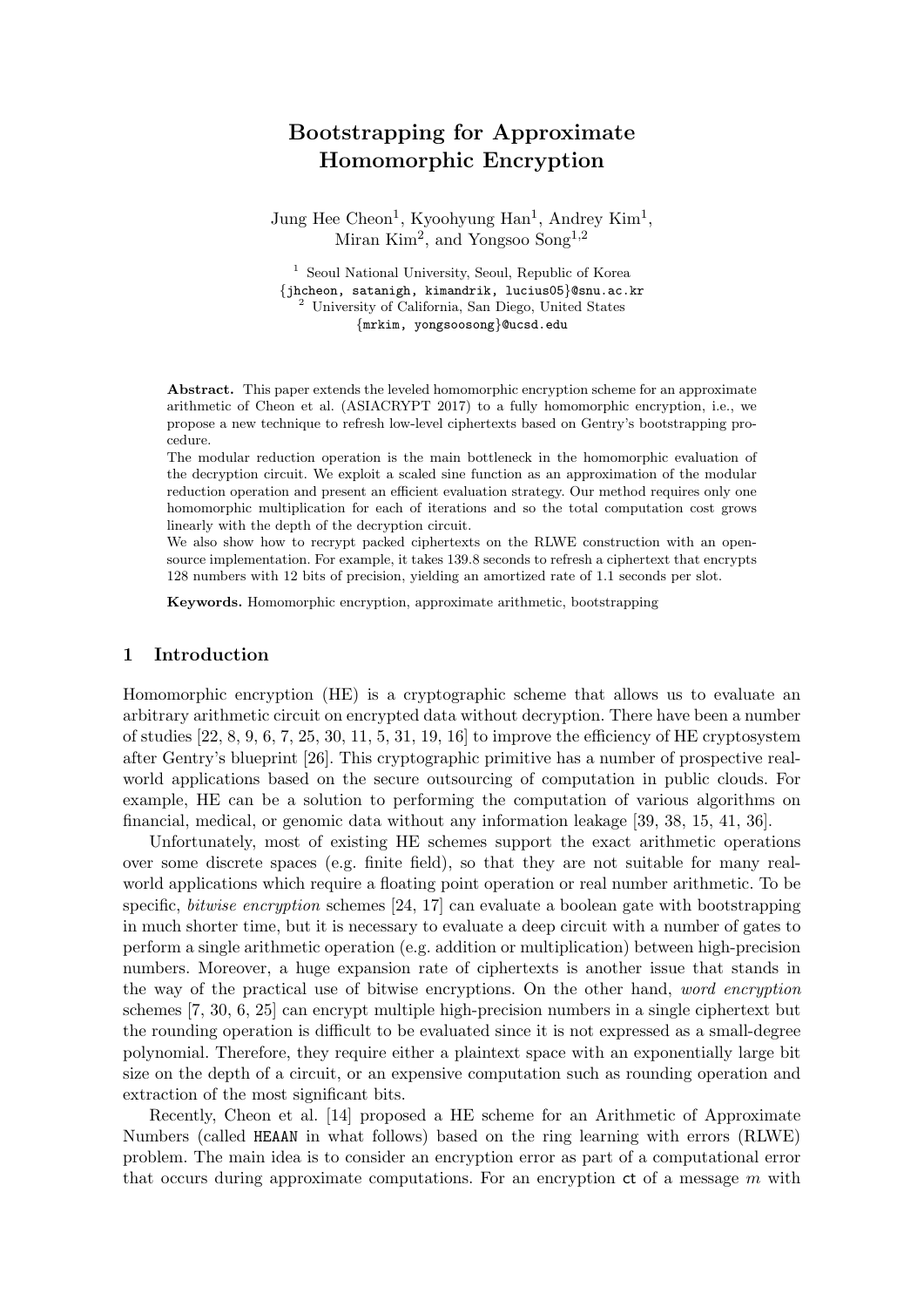a secret key sk, the decryption algorithm  $[\langle ct, sk \rangle]_q$  outputs an approximate value  $m + e$  of the original message with a small error e. The main advantage of HEAAN comes from the rescaling procedure for managing the magnitude of plaintexts. It truncates a ciphertext into a smaller modulus, which leads to an approximate rounding of the encrypted plaintext. As a result, it achieved the first linear growth of the ciphertext modulus on the depth of the circuit being evaluated, against the exponential growth in previous word encryption schemes. In addition, the RLWE-based HEAAN scheme has its own packing strategy to encrypt multiple complex numbers in a single ciphertext and perform a parallel computation. However, HEAAN is a leveled HE scheme which can only evaluate a circuit of fixed depth. As homomorphic operations progresses, the ciphertext modulus decreases and finally becomes too small to carry out more computations.

In previous literature, Gentry's bootstrapping is the only known method to construct a fully homomorphic encryption (FHE) scheme which allows us to evaluate an arbitrary circuit. Technically, the bootstrapping method can be understood as a homomorphic evaluation of the decryption circuit to refresh a ciphertext for more computations. The HEAAN scheme does not support the modular arithmetic, however, its decryption circuit  $[\langle ct, sk \rangle]_q$  requires the modular reduction operation, which makes its bootstrapping much harder. Therefore, the bootstrapping of HEAAN can be reduced to a problem that represents the modular reduction function  $F(t) = [t]_q$  as a polynomial over the integers (or, complex numbers). One may use the polynomial interpolation of this function over the domain of  $t = \langle ct, sk \rangle$ , but it is a limiting factor for practical implementation due to a huge computational cost of an evaluation.

Our contributions. We present a methodology to refresh ciphertexts of HEAAN and make it bootstrappable for the evaluation of an arbitrary circuit. We take advantage of its intrinsic characteristic - approximate computation on encrypted data. Our bootstrapping procedure aims to evaluate the decryption formula approximately and obtain an encryption of the original message in a large ciphertext modulus. Hence, we find an approximation of the modular reduction function that can be evaluated efficiently using arithmetic operations of HEAAN. The approximation error should be small enough to maintain the precision of an input plaintext.

We first note that the modular reduction function  $F(t) = [t]_q$  is the identity nearby zero and periodic with period q. If  $t = \langle ct, sk \rangle$  is close to a multiple of the ciphertext modulus q (or equivalently, if the encrypted plaintext  $m = [t]_q$  is small compared to q), then a trigonometric function can be a good approximation to the modular reduction. Namely, the decryption formula of HEAAN can be represented using the following scaled sine function as

$$
[\langle \text{ct}, \text{sk} \rangle]_q = \frac{q}{2\pi} \cdot \sin\left(\frac{2\pi}{q} \cdot \langle \text{ct}, \text{sk} \rangle\right) + O(\epsilon^3 \cdot q),
$$

when  $|[\langle ct, sk \rangle]_q| \leq \epsilon \cdot q$ . Hence we may use this analytic function instead of the modular reduction in the decryption formula.

Now our goal is to homomorphically evaluate the trigonometric function  $\frac{q}{2\pi} \cdot \sin\left(\frac{2\pi}{q}\right)$  $\frac{2\pi}{q}\cdot t\Big)$ with an input  $t = \langle ct, sk \rangle$ , which is bounded by  $Kq$  for some constant  $K = O(\lambda)$  with  $\lambda$ the security parameter. We can consider the Taylor polynomial as an approximation to the trigonometric function, but its degree should be at least  $O(Kq)$  to make an error term small enough on the interval  $(-Kq, Kq)$ . The evaluation of polynomial can be done in  $O(\sqrt{Kq})$ homomorphic multiplications with Paterson-Stockmeyer method [40], but this complexity of recryption grows exponentially with the depth  $L = O(\log q)$  of the decryption circuit - which is still quite substantial.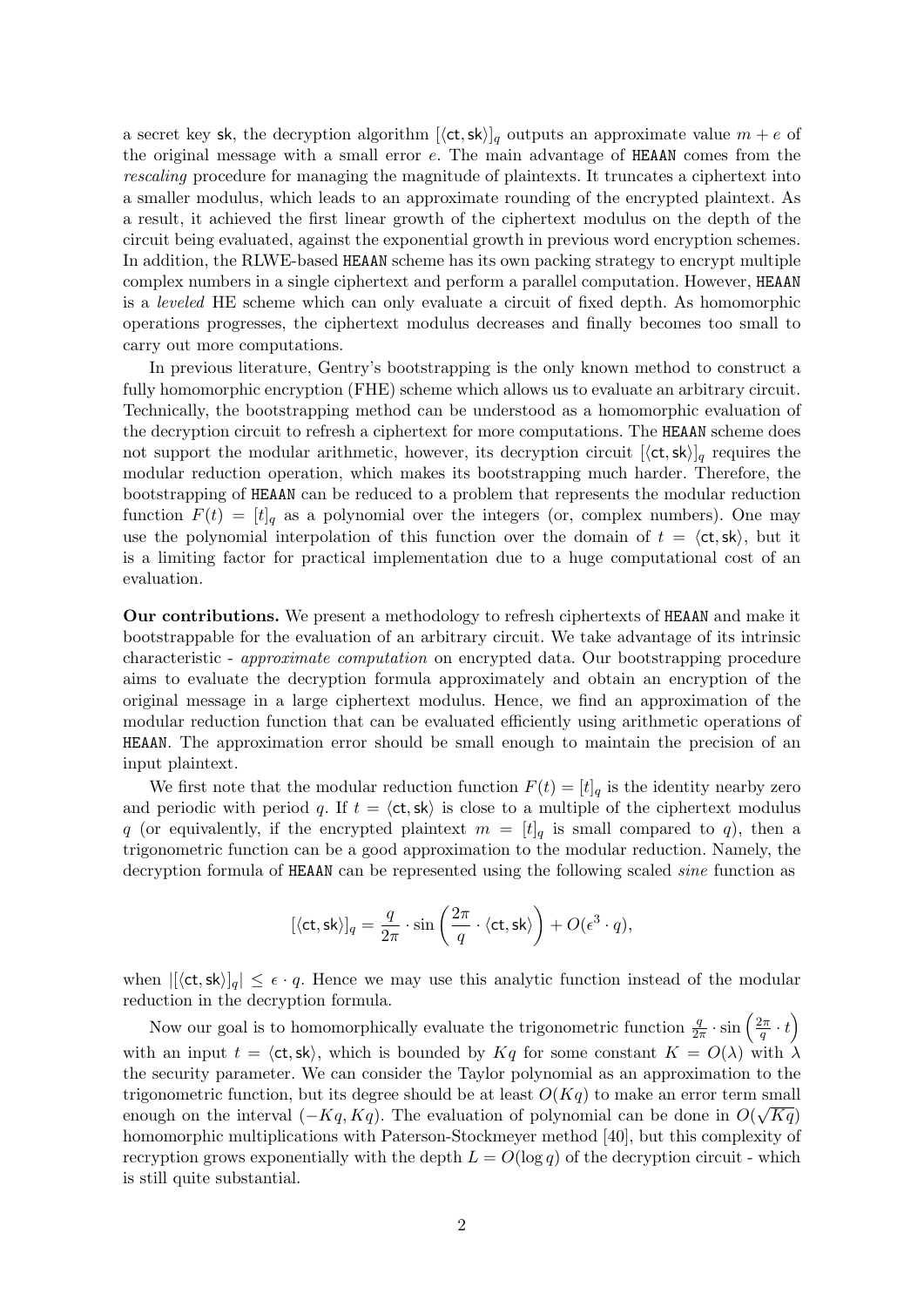

Fig. 1. Modular reduction and scaled sine functions

We suggest an evaluation strategy of the trigonometric function to reduce its computation cost by exploiting the following double-angle formulas:

$$
\begin{cases} \cos(2\theta) = \cos^2 \theta - \sin^2 \theta, \\ \sin(2\theta) = 2 \cos \theta \cdot \sin \theta, \end{cases}
$$

which means that we can obtain some approximate values of  $cos(2\theta)$  and  $sin(2\theta)$  from approximate values of  $\cos \theta$  and  $\sin \theta$ . In our bootstrapping process, we first compute the Taylor expansions of  $\cos\left(\frac{2\pi}{a}\right)$  $\frac{2\pi}{q}\cdot\frac{t}{2^{\pi}}$  $\frac{t}{2^r}$  and  $\sin\left(\frac{2\pi}{q}\right)$  $\frac{2\pi}{q}\cdot\frac{t}{2^{\pi}}$  $\left(\frac{t}{2^{r}}\right)$  of a small degree  $d_0 = O(1)$  for some  $r = O(\log(Kq))$ . Then we use the doubling-angle formulas r times recursively to get an approximate value of  $\sin\left(\frac{2\pi}{a}\right)$  $(\frac{2\pi}{q} \cdot t)$ . In the case of the RLWE-based construction, this evaluation can be even more simplified by encrypting the complex exponentiation  $\exp(i\theta) = \cos\theta + i\cdot\sin\theta$ and adapting the identity  $\exp(i \cdot 2\theta) = (\exp(i \cdot \theta))^2$ .

Results. Our bootstrapping technique for HEAAN is a new cryptographic primitive for FHE mechanisms, which yields the first word encryption scheme for approximate arithmetic. For a ciphertext ct with a modulus  $q$ , our bootstrapping procedure generates a ciphertext  $ct'$  with a larger ciphertext modulus  $Q \gg q$ , satisfying the condition  $[\langle ct', sk \rangle]_Q \approx [\langle ct, sk \rangle]_q$  while an error is kept small enough not to destroy the significant digits of a plaintext. The output ciphertext will have a sufficiently large modulus compared to a plaintext, thereby enabling further computation on the ciphertext. In addition, our approximation to a trigonometric function and efficient evaluation strategy reduce the complexity of the evaluation down to  $O(L)$  homomorphic multiplications for the depth  $L = O(\log q)$  of the decryption circuit.

We also give an open-source implementation [12] to demonstrate the performance of our bootstrapping method. It contains some optimization techniques including the linear transformation method of [33] for the recryption over the packed ciphertexts. When we want to preserve 12 bits of precision, our bootstrapping on a single-slot ciphertext takes about 26.6 seconds. We also optimize the linear transforms for sparsely packed ciphertexts and it takes about 139.8 seconds to recrypt a ciphertext that encrypts 128 complex numbers in plaintext slots, yielding an amortized rate of 1.1 seconds per slot.

Implications of our bootstrapping method. The main feature of approximate arithmetic is that every number contains an error of which could increase during computation. The precision of a number is reduced by approximately one bit after multiplication and finally we may not extract any meaningful information from the computation result if the depth of a circuit is larger than the bit precision of the input data. On the other hand, our bootstrapping procedure is to refresh ciphertexts and then perform further computation on encrypted data. This concept of an unlimited computation may seem a contradiction to the property of finite precision in the approximate arithmetic.

However, it turns out to be better for real-world applications that have a property of negative feedback or stability. For example, a cyber-physical system (CPS) is a compromised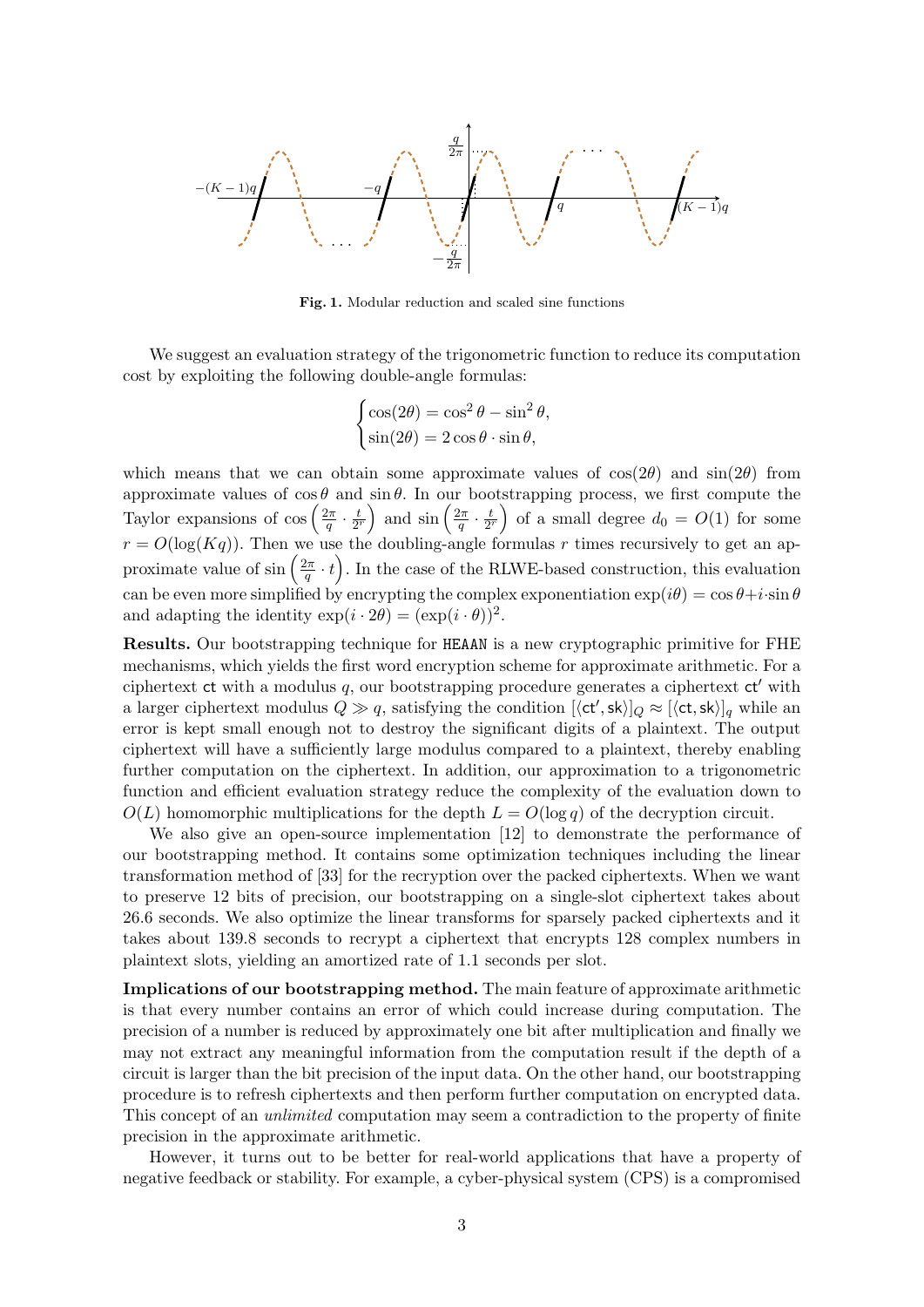mechanism of physical and computational components. A computational element commutes with the sensors and every signal contains a small error. One can guarantee the correctness of CPS only when it is stable because an error is reduced by negative feedback to the input. Another example is the gradient descent method, which is the most widely used algorithm to perform optimization. It has a number of applications in machine learning such as logistic regression and neural networks. It computes the gradient of a point and moves it closer to an optimal point, which reduces the effects of perturbations in the output.

As in the examples above, we do not have to worry about the precision of numbers when the overall system is stable. In fact, there are some proof-of-concept implementations about the secure control of CPS [35] and secure logistic regression using biomedical data [37]. We expect that our bootstrapping process can be applied to these real-world applications.

Related works. There have been several attempts to carry out an approximate arithmetic using HE. Downlin et al. [23] (see also [21, 4]) described a method to transform a real number into a polynomial with small and sparse coefficients to reduce the required size of a plaintext modulus. Costache et al. [20] suggested a similar encoding method with [14] to evaluate the discrete Fourier transformation efficiently, but a ciphertext could encrypt only one value. Chen et al. [10] uses a technique of [34] to encrypt a single high-precision number. However, they still have some problems: (1) the coefficients and the degree of encoded polynomial grow exponentially with the depth of a circuit and (2) there is no known result to achieve an FHE scheme because a polynomial should be re-encoded to be represented with a smaller degree and coefficients for more computations and the bootstrapping method of [33] is not enough for this functionality.

The original Gentry's bootstrapping technique was implemented by Gentry and Halevi [27], which took a half hour to recrypt a single bit ciphertext. Gentry et al. [28] represented the decryption circuit of RLWE-based HE with a lower depth circuit using a special modulus space. The Halevi-Shoup FHE implementation [33] reported a recryption time of approximately six minutes per slot. Meanwhile, Ducas and Micciancio [24] proposed the FHEW scheme that bootstraps a single-bit encryption in less than a second based on the framework of [2]. Chillotti et al. [17] obtained a speed up to less than 0.1 seconds. The following works [18, 3] improved the performance by using the evaluation of a look-up table before bootstrapping. However, the size of an input plaintext of bootstrapping is very limited since it is related to the ring dimension of an intermediate Ring GSW scheme. In addition, a huge expansion rate of ciphertexts is still an open problem in bitwise encryption schemes.

The previous FHE schemes evaluate the exact decryption circuit using the structure of a finite field or a polynomial ring in bootstrapping algorithm. The evaluation of an arbitrary polynomial of degree d requires  $O(\sqrt{d})$  homomorphic multiplications, but Halevi and Shoup [33] used a polynomial with the lifting property to reduce the computational cost of bootstrapping. They used a recursive algorithm to extract some digits in an encrypted state, so the number of homomorphic multiplications for bootstrapping was reduced down to  $O(\log^2 d)$ . Contrary to the work of Halevi and Shoup, we find an approximate decryption circuit using a trigonometric function and suggest an even simpler recursive algorithm. As a result, our algorithm only requires  $O(\log d)$  number of homomorphic multiplications, which results in an enhanced performance.

Road-map. Section 2 briefly introduces notations and some preliminaries about algebra. We also review the HEAAN scheme of Cheon et al. [14]. Section 3 explains our simplified decryption formula by using a trigonometric function. In Section 4, we recall the ciphertext packing method of HEAAN and describe a linear transformation on packed ciphertexts. In Section 5, we present our bootstrapping technique with a precise noise estimation. In Section 6, we implement the recryption procedure based on the proposed method and discuss the performance results.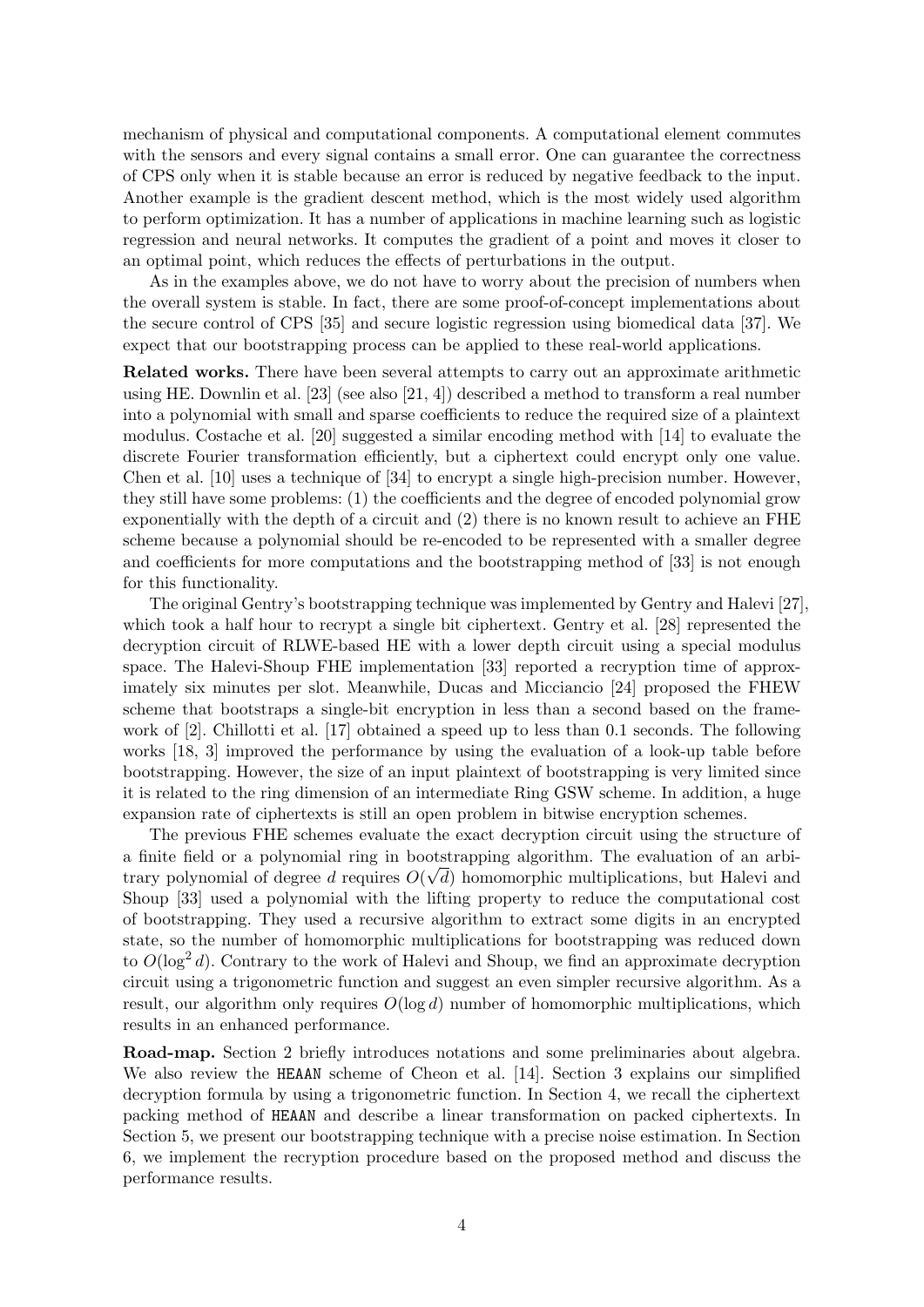#### 2 Preliminaries

The binary logarithm will be simply denoted by  $log(.)$ . We denote vectors in bold, e.g. a, and every vector in this paper is a column vector. For a  $n_1 \times m$  matrix  $A_1$  and a  $n_2 \times m$ matrix  $A_2$ ,  $(A_1; A_2)$  denotes the  $(n_1 + n_2) \times m$  matrix obtained by concatenating matrices  $A_1$  and  $A_2$  in a vertical direction.

We denote by  $\langle \cdot, \cdot \rangle$  the usual dot product of two vectors. For a real number r,  $|r|$  denotes the nearest integer to  $r$ , rounding upwards in case of a tie. For an integer  $q$ , we identify  $\mathbb{Z}\cap(-q/2,q/2]$  as a representative of  $\mathbb{Z}_q$  and use  $[z]_q$  to denote the reduction of the integer z modulo q into that interval. We use  $x \leftarrow D$  to denote the sampling x according to distribution D. The uniform distribution over a finite set S is denoted by  $U(S)$ . We let  $\lambda$  denote the security parameter throughout the paper: all known valid attacks against the cryptographic scheme under scope should take  $\Omega(2^{\lambda})$  bit operations.

### 2.1 Cyclotomic Ring

For a positive integer M, let  $\Phi_M(X)$  be the M-th cyclotomic polynomial of degree  $N = \phi(M)$ . Let  $\mathcal{R} = \mathbb{Z}[X]/(\Phi_M(X))$  be the ring of integers of a number field  $\mathbb{Q}[X]/(\Phi_M(X))$ . We write  $\mathcal{R}_q = \mathcal{R}/q\mathcal{R}$  for the residue ring of  $\mathcal R$  modulo an integer q. An arbitrary element of the set  $\mathcal{P} = \mathbb{R}[X]/(\Phi_M(X))$  will be represented as a polynomial  $a(X) = \sum_{j=0}^{N-1} a_j X^j$  of degree strictly less than N and identified with its coefficients vector  $\boldsymbol{a} = (a_0, \ldots, a_{N-1}) \in \mathbb{R}^N$ . We define  $||a||_{\infty}$  and  $||a||_1$  by the relevant norms on the coefficients vector  $\boldsymbol{a}$ .

Write  $\mathbb{Z}_M^* = \{x \in \mathbb{Z}_M : \gcd(x, M) = 1\}$  for the multiplicative group of units in  $\mathbb{Z}_M$ . Recall that the canonical embedding of  $a(X) \in \mathbb{Q}[X]/(\Phi_M(X))$  into  $\mathbb{C}^N$  is the vector of evaluations of  $a(X)$  at the M-th primitive roots of unity. We use its natural extension  $\sigma$  to P, defined by  $\sigma(a) = (a(\zeta^j))_{j \in \mathbb{Z}_M^*}$  for  $\zeta = \exp(2\pi i/M)$ . Its  $\ell_{\infty}$ -norm is called the *canonical* embedding norm, denoted by  $||a||_{\infty}^{\text{can}} = ||\sigma(a)||_{\infty}$ .

#### 2.2 Homomorphic Encryption for Arithmetic of Approximate Numbers

HE is one of the prospective cryptographic primitives for secure outsourcing computation without information leakage. However, an inefficiency of real number computation is one of the main obstacles to apply HE schemes in real-world applications. Recently Cheon et al. [14] proposed a method to construct the HE scheme for approximate arithmetic, called HEAAN. Their scheme supports an efficient rounding operation of encrypted plaintext as well as basic arithmetic operations. This subsection gives a concrete description of the RLWE-based HEAAN scheme.

For a real  $\sigma > 0$ ,  $\mathcal{DG}(\sigma^2)$  denotes a distribution over  $\mathbb{Z}^N$  which samples its components independently from the discrete Gaussian distribution of variance  $\sigma^2$ . For an positive integer h,  $\mathcal{HWT}(h)$  denotes a uniform distribution over the set of signed binary vectors in  $\{\pm 1\}^N$ whose Hamming weight is exactly h. For a real  $0 \leq \rho \leq 1$ , the distribution  $\mathcal{Z}(\mathcal{O})$  draws each entry in the vector from  $\{0, \pm 1\}$ , with probability  $\rho/2$  for each of  $-1$  and  $+1$ , and probability being zero  $1 - \rho$ .

- KeyGen $(1^{\lambda})$ .
	- For a base p and an integer L, let  $q_\ell = p^\ell$  for  $\ell = 1, \ldots, L$ . Given the security parameter λ, choose a power-of-two M, an integer h, an integer P, and a real number  $σ > 0$  for an RLWE problem that achieves  $\lambda$ -bit of security level.
	- Sample  $s \leftarrow \mathcal{HWT}(h)$ ,  $a \leftarrow U(\mathcal{R}_{q_L})$  and  $e \leftarrow \mathcal{DG}(\sigma^2)$ . Set the secret key as  $\mathsf{sk} \leftarrow (1, s)$ and the public key as  $pk \leftarrow (b, a) \in \mathcal{R}_{q_L}^2$  where  $b \leftarrow -as + e \pmod{q_L}$ .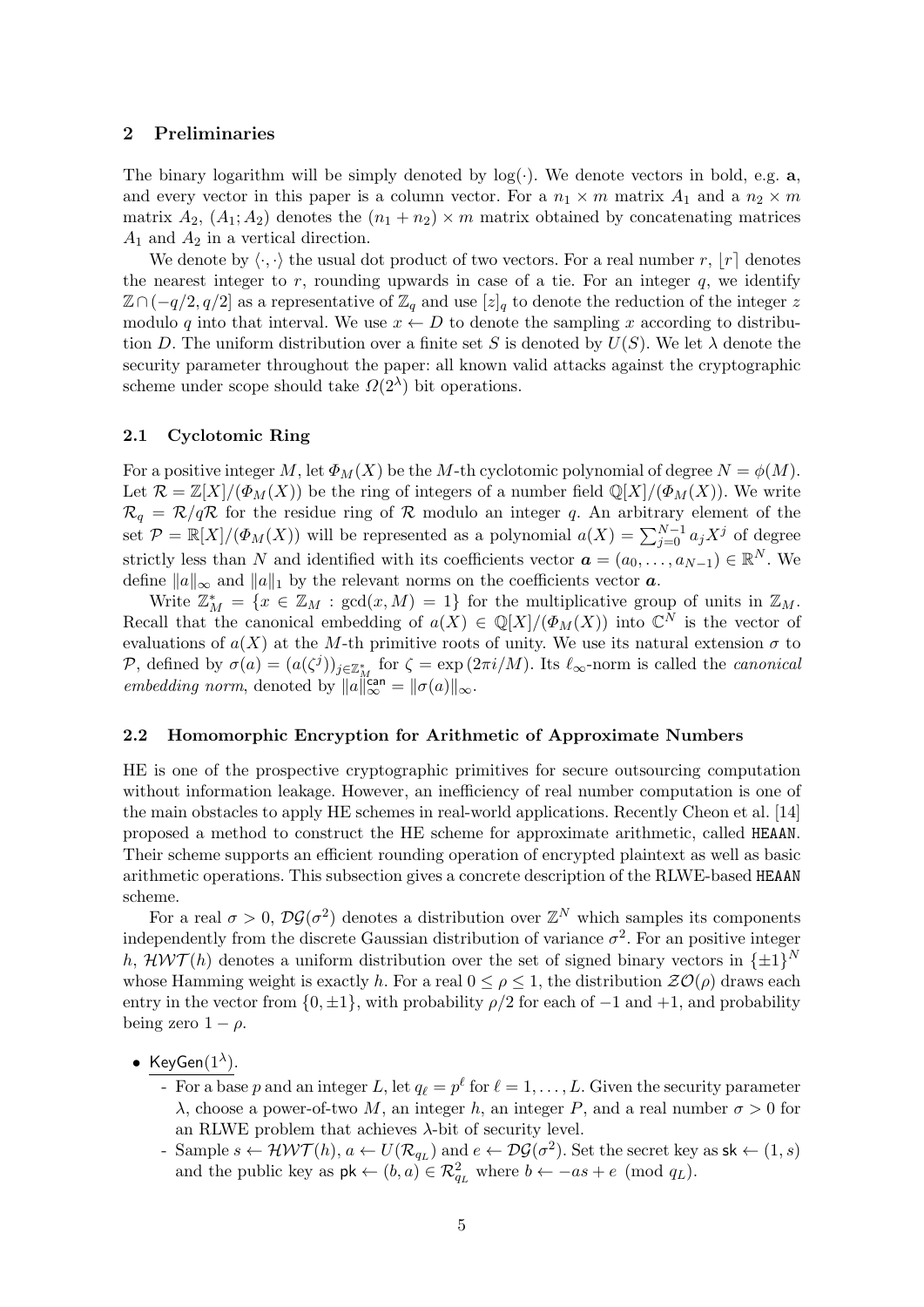- KSGen<sub>sk</sub> $(s')$ . For  $s' \in \mathcal{R}$ , sample  $a' \leftarrow U(\mathcal{R}_{P \cdot q_L})$  and  $e' \leftarrow \mathcal{DG}(\sigma^2)$ . Output the switching key as swk  $\leftarrow (b', a') \in \mathcal{R}_{P \cdot q_L}^2$  where  $b' \leftarrow -a's + e' + Ps' \pmod{P \cdot q_L}$ . - Set the evaluation key as  $evk \leftarrow \text{KSGen}_{sk}(s^2)$ .
- Enc<sub>pk</sub> $(m)$ . For  $m \in \mathcal{R}$ , sample  $v \leftarrow \mathcal{ZO}(0.5)$  and  $e_0, e_1 \leftarrow \mathcal{DG}(\sigma^2)$ . Output  $v \cdot pk + (m +$  $(e_0, e_1)$  (mod  $q_L$ ).
- Dec<sub>sk</sub>(ct). For  $ct = (c_0, c_1) \in \mathcal{R}_{q_\ell}^2$ , output  $m = c_0 + c_1 \cdot s \pmod{q_\ell}$ .
- $\overline{\text{Add}(\text{ct}_1, \text{ct}_2)}$ . For  $\text{ct}_1, \text{ct}_2 \in \mathcal{R}_{q_\ell}^2$ , output  $\text{ct}_{\text{add}} \leftarrow \text{ct}_1 + \text{ct}_2 \pmod{q_\ell}$ .
- Mult<sub>evk</sub>(ct<sub>1</sub>, ct<sub>2</sub>). For ct<sub>1</sub> =  $(b_1, a_1)$ , ct<sub>2</sub> =  $(b_2, a_2) \in \mathcal{R}_{q_\ell}^2$ , let  $(d_0, d_1, d_2) = (b_1b_2, a_1b_2 +$  $a_2b_1, a_1a_2$ ) (mod  $q_\ell$ ). Output  $ct_{\mathsf{mult}} \leftarrow (d_0, d_1) + \lfloor P^{-1} \cdot d_2 \cdot \mathsf{evk} \rfloor \pmod{q_\ell}$ .
- $\overline{\text{RS}_{\ell \to \ell'}(\text{ct})}$ . For a ciphertext  $\text{ct } \in \mathcal{R}_{q_\ell}^2$  at level  $\ell$ , output  $\text{ct } \leftarrow [p^{\ell'-\ell} \cdot \text{ct}] \pmod{q_{\ell'}}$ . We will omit the subscript  $(\ell \to \ell')$  when  $\ell' = \ell - 1$ .

The native plaintext space of HEAAN can be understood as the set of polynomials  $m(X)$ in  $\mathbb{Z}[X]/(\Phi_M(X))$  such that  $\|m\|_{\infty}^{\text{can}} < q/2$ . For convenience, we allow an arbitrary element of  $\mathcal{P} = \mathbb{R}[X]/(\Phi_M(X))$  as a plaintext polynomial, so that a ciphertext  $ct = (c_0, c_1) \in \mathcal{R}_{q_\ell}^2$ at level  $\ell$  will be called an encryption of  $m(X) \in \mathcal{P}$  with an error bound B if it satisfies  $\langle ct, sk \rangle = m + e \pmod{q_\ell}$  for some polynomial  $e(X) \in \mathcal{P}$  satisfying  $||e||_{\infty}^{\text{can}} \leq B$ . The set  $\mathcal{P} = \mathbb{R}[X]/(\Phi_M(X))$  can be identified with the complex coordinate space  $\mathbb{C}^{N/2}$  using a ring isomorphism. This decoding map allows us to encrypt at most  $(N/2)$  numbers in a single ciphertext and carry out parallel operations in a Single Instruction Multiple Data (SIMD) manner. A simple description of the packing method will be described in Section 4.1.

We will make the use of the following lemmas from [14] for noise estimation. We adapt some notations from [14], defining the constants  $B_{\mathsf{ks}}$  and  $B_{\mathsf{rs}}$ .

**Lemma 1** ([14, Lem. 1]). Let  $ct \leftarrow Enc_{pk}(m)$  be an encryption of  $m \in \mathcal{R}$ . Then  $\langle ct, sk \rangle =$ **Lemma 1** (14, Lem. 1). Let  $C \leftarrow Enc_{pk}(m)$  be an encryption of  $m \in \mathcal{R}$ . Then  $\langle C, Sk \rangle = m + e \pmod{q_L}$  for some  $e \in \mathcal{R}$  satisfying  $||e||_{\infty}^{can} \leq B_{clean}$  for  $B_{clean} = 8\sqrt{2}\sigma N + 6\sigma\sqrt{N} +$  $16\sigma\sqrt{hN}$ .

**Lemma 2** ([14, Lem. 2]). Let  $ct' \leftarrow RS_{\ell \rightarrow \ell'}(ct)$  for a ciphertext  $ct \in \mathcal{R}_{q_{\ell}}^2$ . Then  $\langle ct', sk \rangle =$ **Definition** 2 ([14, **Definition**) for some  $e \in \mathcal{P}$  satisfying  $||e||_{\infty}^{\text{can}} \leq B_{\text{rs}}$  for  $B_{\text{rs}} = \sqrt{N/3} \cdot (3 + 8\sqrt{h})$ .

Lemma 3 ([14, Lem. 3]). Let  $\mathsf{ct}_\mathsf{mult} \leftarrow \mathsf{Mult}_{\mathsf{evk}}(\mathsf{ct}_1,\mathsf{ct}_2)$  for two ciphertexts  $\mathsf{ct}_1, \mathsf{ct}_2 \in \mathcal{R}_{q_\ell}^2$ . Then  $\langle \text{ct}_{\text{mult}}, \text{sk} \rangle = \langle \text{ct}_1, \text{sk} \rangle \cdot \langle \text{ct}_2, \text{sk} \rangle + e_{\text{mult}} \pmod{q_\ell}$  for some  $e \in \mathcal{R}$  satisfying  $||e_{\text{mult}}||_{\infty}^{\text{can}} \le B_{\text{mult}}(\ell)$  for  $B_{\text{ks}} = 8\sigma N/\sqrt{3}$  and  $B_{\text{mult}}(\ell) = P^{-1} \cdot q_\ell \cdot B_{\text{ks}} + B_{\text{rs}}$ .

A rescaling (rounding) error is the smallest error type of homomorphic operations. The least digits of a plaintext is destroyed by some error after multiplication or rescaling, so its significand should be placed in higher digits not to lose the precision of the resulting plaintext.

#### 3 Decryption Formula over the Integers

The goal of bootstrapping is to refresh a ciphertext and keep computing on encrypted data. Recall that HEAAN supports arithmetic operations on a characteristic zero plaintext space such as C However, its decryption formula consists of two steps: the inner product  $t = \langle ct, sk \rangle$ over the integers and the modular reduction  $m = [t]_q$ . We therefore have to express this decryption formula efficiently using homomorphic operations provided in the HEAAN scheme.

The main difficulty comes from the fact that the reduction modular q function  $F(t) = [t]_q$ is not represented as a small-degree polynomial. A naive approach such as the polynomial interpolation causes a huge degree, resulting in a large parameter size and an expensive computational cost for bootstrapping process. Instead, we reduce the required circuit depth and the evaluation complexity by exploiting a polynomial approximation of the decryption formula and taking advantage of approximate arithmetic.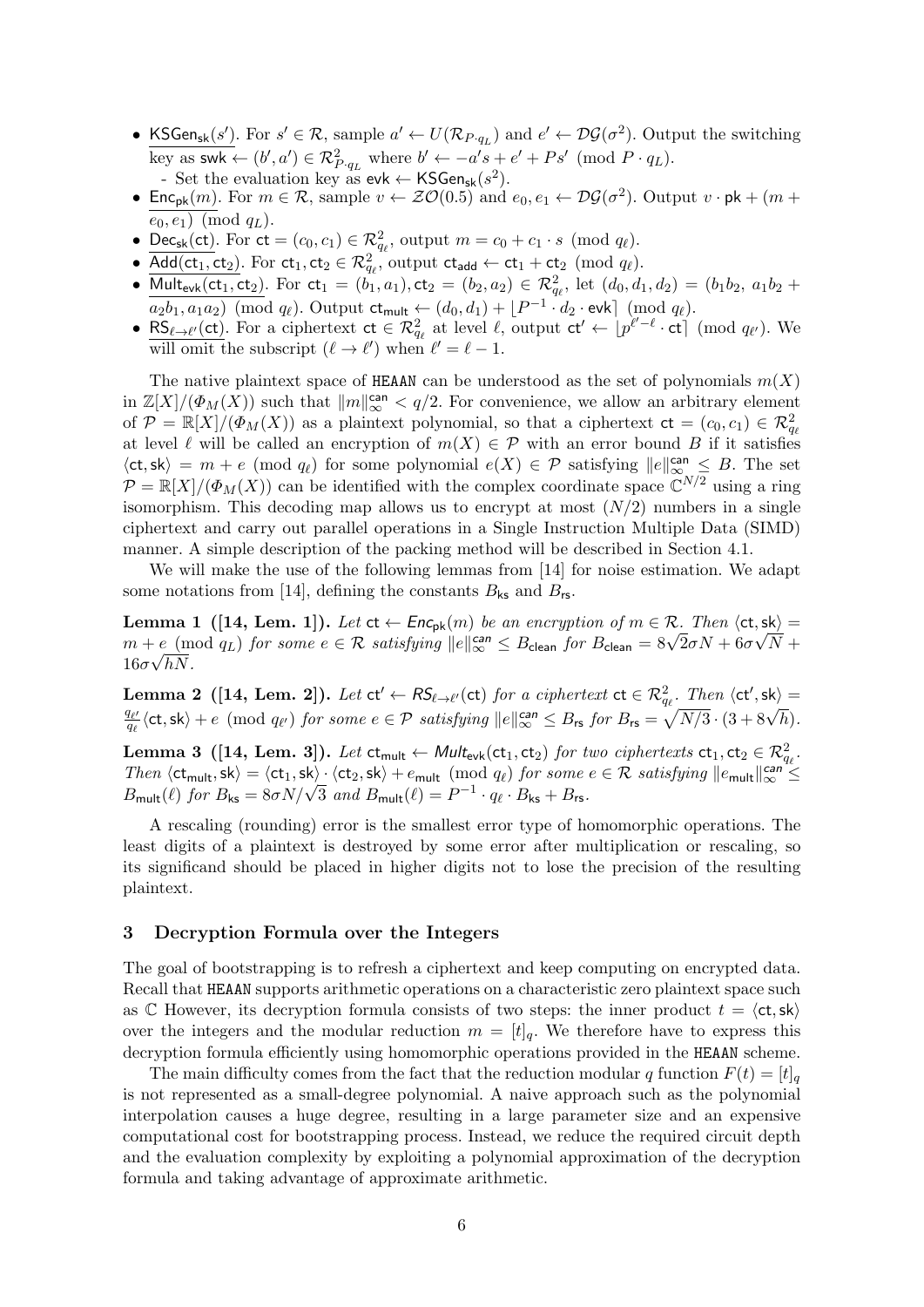#### 3.1 Approximation of the Modular Reduction Function

Let  $ct$  be a ciphertext relative to a secret key sk and a modulus q. Since sk is sampled from a small distribution, the size of its decryption structure  $t = \langle ct, sk \rangle$  is bounded by  $Kq$  for some fixed constant  $K$ . So we can say that the decryption formula of HEAAN is defined on the set  $\mathbb{Z} \cap (-Kq, Kq)$  and it maps an arbitrary integer  $t \in \mathbb{Z} \cap (-Kq, Kq)$  to the reduction modular q.

It is infeasible to find a good approximation of the modular reduction function since it is not continuous. We first assume that a message  $m$  of an input ciphertext is still much smaller than a ciphertext modulus q, so that  $t = \langle ct, sk \rangle$  can be expressed as  $qI + m$  for some I and m such that  $|I| < K$  and  $|m| \ll q$ . This assumption is reasonable because one can start the bootstrapping procedure on a ciphertext before its modulus becomes too small. Then the modular reduction  $F(t) = [t]_q$  on a restricted domain becomes a *piecewise linear* function (see Fig. 1). We point out that this function is the identity near zero and periodic, so it looks like a part of the scaled sine

$$
S(t) = \frac{q}{2\pi} \sin\left(\frac{2\pi t}{q}\right).
$$

Note that it gives a good approximation to the piecewise linear function when an input value  $t = qI + m$  is close to a multiple of q. Specifically, an error between  $F(t)$  and  $S(t)$  is bounded by

$$
|F(t) - S(t)| = \frac{q}{2\pi} \left| \frac{2\pi m}{q} - \sin\left(\frac{2\pi m}{q}\right) \right| \le \frac{q}{2\pi} \cdot \frac{1}{3!} \left(\frac{2\pi |m|}{q}\right)^3 = O\left(q \cdot \frac{|m|^3}{q^3}\right),
$$

which is equivalently  $O(1)$  when  $m = O(q^{2/3})$ .

## 3.2 Homomorphic Evaluation of the Complex Exponential Function

As discussed before, the scaled sine function  $S(t)$  is a good approximation of the reduction modulo q. However, this function cannot be evaluated directly using HE since it is not a polynomial function. The goal of this subsection is to explain how to approximately and efficiently evaluate this trigonometric function based on HEAAN.

We may consider the Taylor polynomial  $\frac{q}{2\pi} \sum_{j=0}^{d-1}$  $\frac{(-1)^j}{(2j+1)!} \left( \frac{2\pi t}{q} \right)$  $\left(\frac{\pi t}{q}\right)^{2j+1}$  of  $S(t)$ . The size of error converges to zero very rapidly as the degree grows, i.e., an error between  $S(t)$  and its Taylor polynomial of degree 2d is bounded by  $\frac{q}{2\pi} \cdot \frac{1}{(2d+1)!} (2\pi K)^{2d+1}$  when  $|t| < Kq$ , and it becomes small enough when the degree of the Taylor polynomial is  $O(Kq)$ . However, despite its high precision, this naive method has an ineffective problem in practice. The complexity grows exponentially with the depth of a circuit, e.g.  $O(\sqrt{d})$  using the Paterson-Stockmeyer algorithm [40] for an evaluation of a degree-d polynomial.

Instead, we can reduce the computational cost by exploiting the following double-angle formulas:  $\cos(2\theta) = \cos^2 \theta - \sin^2 \theta$  and  $\sin(2\theta) = 2 \cos \theta \cdot \sin \theta$ . From approximate values of trigonometric functions in a small domain, we extend to find good approximations of the sign function on a wider (doubled) range. In particular, the RLWE-based HEAAN scheme can encrypt the complex numbers, so that the evaluation algorithm can be more simplified using the complex exponential function. Specifically, we use the identities

$$
\begin{cases} \exp(i\theta) = \cos\theta + i \cdot \sin\theta, \\ \exp(2i\theta) = (\exp(i\theta))^2, \end{cases}
$$

and the error growth from squaring can be bounded by about one bit since  $(\exp(i\theta) \pm \epsilon)^2 \approx$  $\exp(2i\theta) \pm 2\epsilon.$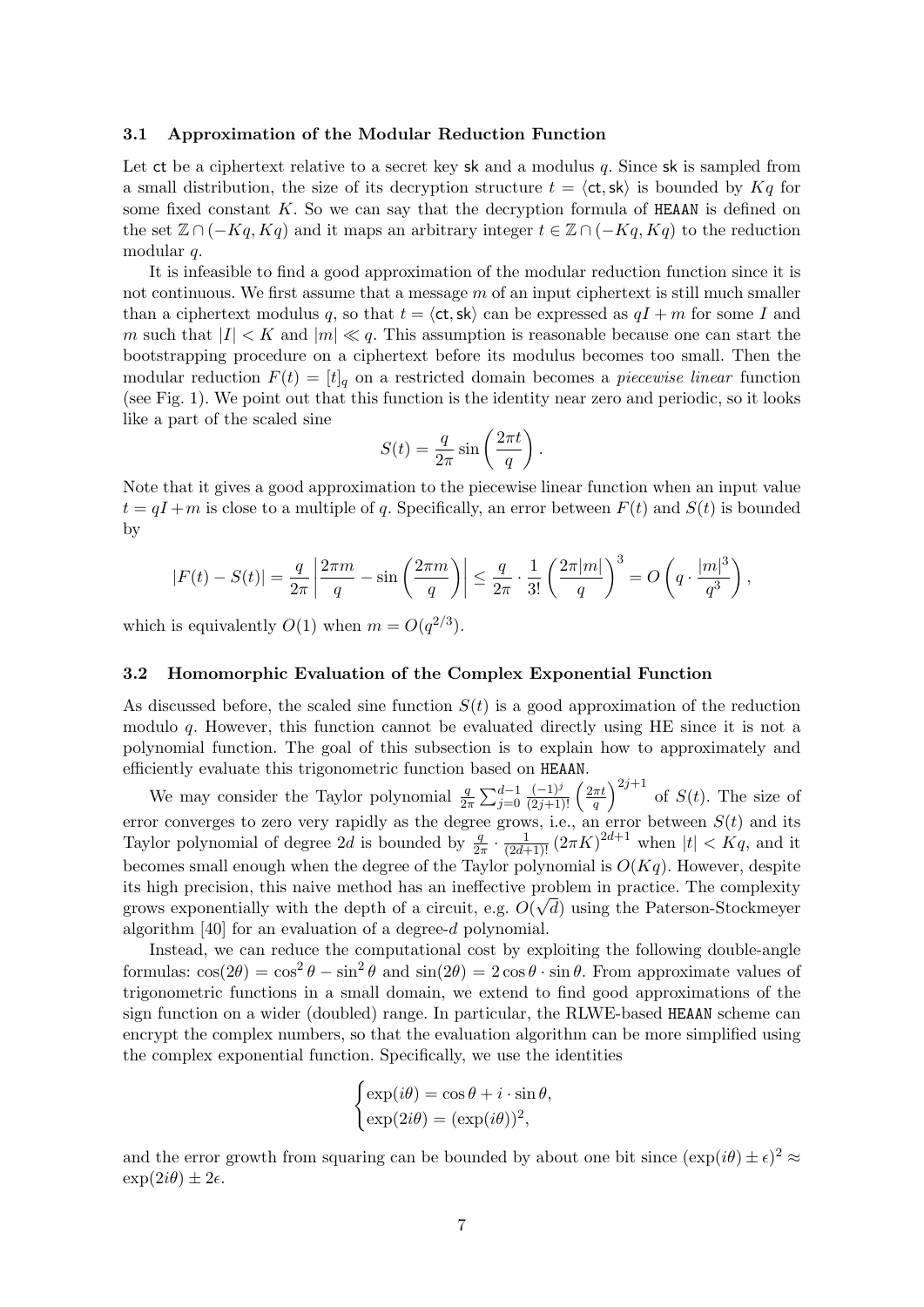We take the Taylor polynomial of a small degree  $d_0 \geq 1$  as a high-precision approximation of the complex exponential function within a small range. Then we perform the squaring operation repeatedly to get an approximation of the complex exponential function over the desirable domain. Note that we multiply a scale factor of  $\Delta$  to prevent the precision loss and divide the intermediate ciphertexts by a constant  $\Delta$  using the rescaling procedure of HEAAN.

The use of the complex exponential function has another advantage in error analysis. When we consider the RLWE-based HEAAN scheme, small *complex* errors are added to plaintext slots during encryption, evaluation, rescaling and slot permutation. Therefore, we have only one constraint such that a decryption formula should be tolerant of small complex errors. Another advantage of our method comes from the fact that the complex exponential function is analytic with a bounded derivative over the whole complex plane, and therefore an error does not blow up by the decryption formula. The whole procedure is explicitly described as follows.

A value  $t \in (-Kq, Kq)$  is given as an input of the decryption formula.

1. Consider the complex exponential function of  $\exp\left(\frac{2\pi i t}{2r\mu}\right)$  $\frac{2\pi i t}{2^r \cdot q}$  and compute its (scaled) Taylor expansion as

$$
P_0(t) = \Delta \cdot \sum_{k=0}^{d_0} \frac{1}{k!} \left(\frac{2\pi i t}{2^r \cdot q}\right)^k
$$

of degree  $d_0 \geq 1$ .

2. For  $j = 0, 1, \ldots, r - 1$ , repeat the squaring  $P_{j+1}(t) \leftarrow \Delta^{-1} \cdot (P_j(t))^2$ . 3. Return  $P_r(t)$ .

The degree  $d_0$  of the initial Taylor polynomial, the scaling factor of  $\Delta$ , and the number r of the iterations (squaring) are determined by the following noise analysis. Since the size of the initial input  $\left(\frac{2\pi t}{2^r \cdot q}\right)$  of the complex exponential function has a small upper bound  $(2\pi K/2^r)$ , even the Taylor polynomial of a small degree  $d_0$  can be a good approximation to the complex exponential function  $\exp\left(\frac{2\pi i t}{2r}\right)$  $\frac{2\pi i t}{2^r \cdot q}$ . From the above observation, the output  $P_r(t)$ is a polynomial of degree  $d_r = d_0 \cdot 2^r$  and it is an approximation of  $E(t) := \Delta \cdot \exp\left(\frac{2\pi i t}{a}\right)$  $\frac{\pi i t}{q}\Big)$ on a wide interval  $t \in (-Kq, Kq)$ . After the evaluation of the complex exponential function, we can extract the imaginary (sine) part by conjugation operation (i.e.,  $2 \sin \theta = \exp(i\theta)$  –  $\exp(-i\theta)$ , which will be described in the next section.

For the estimation of noise, we start from an initial error between  $P_0(t)$  and  $\Delta \cdot \exp\left(\frac{2\pi i t}{2^r a}\right)$  $\frac{2\pi i t}{2^r \cdot q}$ , which is bounded by  $\frac{\Delta}{(d_0+1)!} \left| \frac{2\pi K}{2^r} \right|$  $\frac{\pi K}{2^r}\Big|^{d_0+1}$  from the Taylor remainder theorem. As described above, the error bound is almost doubled after each squaring. Therefore, we get a bound from an approximation as follows:

$$
|P_r(t) - E(t)| \le \frac{\Delta \cdot 2^r}{(d_0 + 1)!} \left(\frac{2\pi K}{2^r}\right)^{d_0 + 1} \le \frac{\Delta \cdot 2^r}{\sqrt{2\pi(d_0 + 1)}} \left(\frac{e\pi K}{2^{r-1}(d_0 + 1)}\right)^{d_0 + 1}
$$

from Stirling's formula. Asymptotically the choice of parameters  $d_0 = O(1)$  and  $r = O(\log(Kq))$ gives us a sufficiently small error bound. Note that the complexity of the algorithm is  $r = O(\log(Kq))$  homomorphic multiplications and it grows linearly with the depth of the decryption circuit.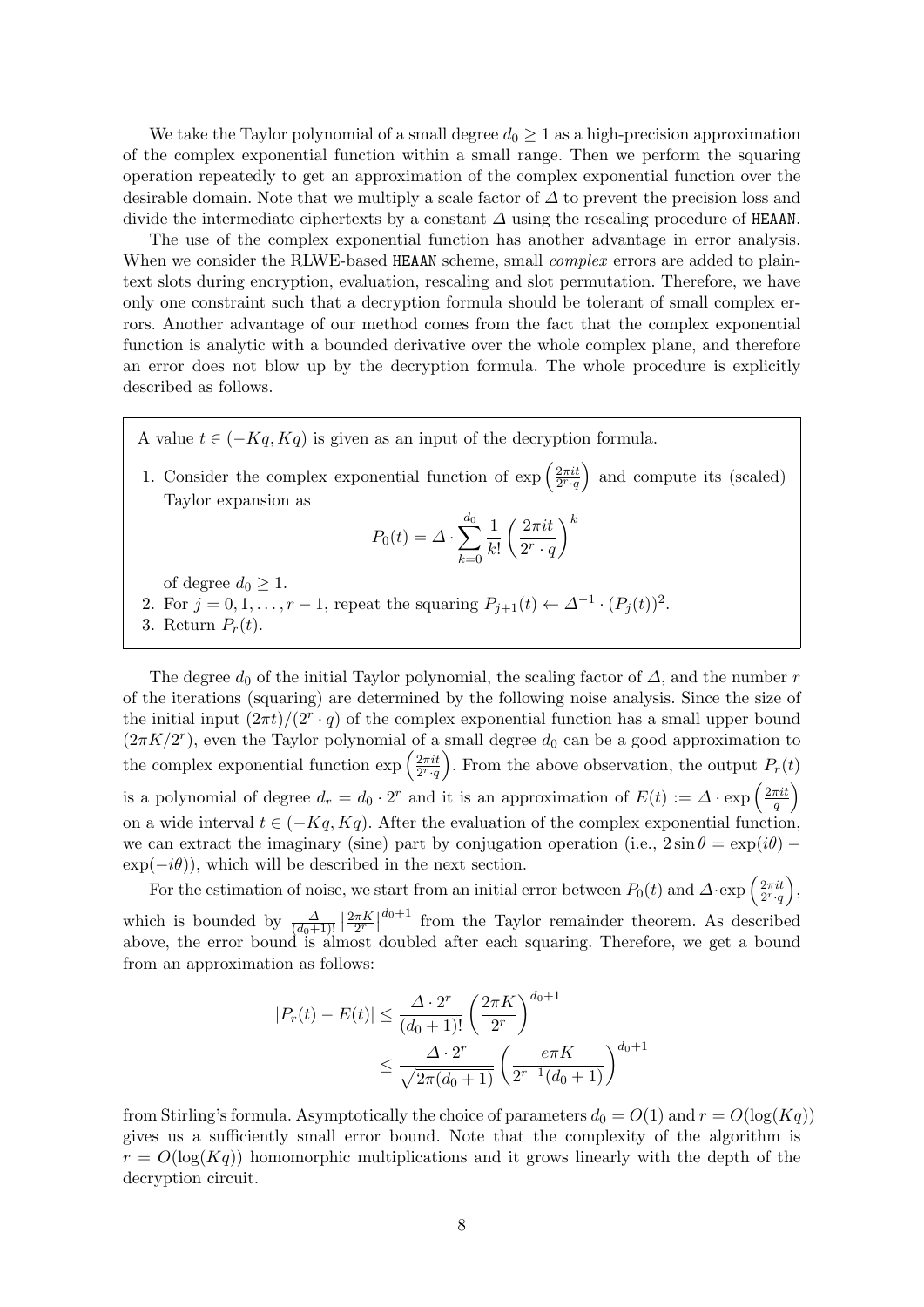#### 4 Linear Transformation on Packed Ciphertexts

In this section, we explain how to homomorphically evaluate the linear transformations over the vector of plaintext slots. We first present a simple description of the packing method of HEAAN. We then explain how to compute the rotation and the complex conjugation over the plaintext slots using the key-switching technique. These functionalities can be applied to the evaluation of a linear transformation over plaintext slots.

#### 4.1 Packing Method

The packing technique of HE schemes allows us to encrypt multiple messages in a single ciphertext and enables a parallel computation in a SIMD manner. Cheon et al. [14] proposed a method to identify a cyclotomic polynomial with real coefficients to a vector of complex numbers. We clarify this encoding method and give a simpler description using the structure of a cyclotomic ring with a power-of-two dimension.

Recall that for a power-of-two integer  $M > 4$ , we have  $N = M/2$  and  $\Phi_M(X) = X^N + 1$ . The integer 5 has the order of  $(N/2)$  modulo M and spans  $\mathbb{Z}_M^*$  with the integer "-1". Hence  $\{\zeta_j,\overline{\zeta_j}:0\leq j\leq N/2\}$  forms the set of the primitive M-th roots of unity for  $\zeta_j:=\zeta^{5^j}$ and  $0 \leq j \leq N/2$ . We use the notation  $\tau : \mathcal{P} = \mathbb{R}[X]/(X^N + 1) \to \mathbb{C}^{N/2}$  to denote a variant of the complex canonical embedding map defined by  $\tau : m(X) \mapsto z = (z_i)_{0 \leq i \leq N/2}$ such that  $z_j = m(\zeta_j)$ . Note that  $\tau$  is an isometric ring homomorphism between metric spaces  $(\mathcal{P},\|\cdot\|_{\infty}^{can})$  and  $(\mathbb{C}^{N/2},\|\cdot\|_{\infty})$ . We use this isomorphism  $\tau$  as the decoding function for packing of  $(N/2)$  complex numbers in a single polynomial. By identifying a polynomial  $m(X) = \sum_{i=0}^{N-1} m_i X^i \in \mathcal{P}$  with the vector of its coefficients  $m = (m_0, \ldots, m_{N-1}),$  the decoding algorithm  $\tau$  can be understood as a linear transformation from  $\mathbb{R}^N$  to  $\mathbb{C}^{N/2}$ . Its matrix representation is given by

$$
U = \begin{bmatrix} 1 & \zeta_0 & \zeta_0^2 & \dots & \zeta_0^{N-1} \\ 1 & \zeta_1 & \zeta_1^2 & \dots & \zeta_1^{N-1} \\ \vdots & \vdots & \vdots & \ddots & \vdots \\ 1 & \zeta_{\frac{N}{2}-1} & \zeta_{\frac{N}{2}-1}^2 & \dots & \zeta_{\frac{N}{2}-1}^{N-1} \end{bmatrix}
$$

which is the  $(N/2) \times N$  Vandermonde matrix generated by  $\{\zeta_j : 0 \le j \le N/2\}$ .

In order to compute the encoding function, which is the inverse of  $\tau$ , we first note that the relation  $\overline{z} = \overline{U} \cdot \overline{m}$  is obtained from  $z = U \cdot \overline{m}$  by taking the conjugation. If we write CRT =  $(U; \overline{U})$  as the CRT matrix generated by the set  $\{\zeta_j, \overline{\zeta_j} : 0 \leq j \leq N/2\}$  of M-th primitive roots of unity, we have the identities  $(z;\overline{z}) = \textsf{CRT} \cdot m$  and  $\textsf{CRT}^{-1} = \frac{1}{N}$  $\frac{1}{N} \overline{\textsf{CRT}}^T$ . This implies that the inverse of  $\tau$  can be computed by

$$
\mathbf{m} = \frac{1}{N}(\overline{U}^T \cdot \mathbf{z} + U^T \cdot \overline{\mathbf{z}}).
$$

Throughout this paper, we will identify two spaces  $P$  and  $\mathbb{C}^{N/2}$  via the map  $\tau$ , and hence a ciphertext will be called an encryption of  $\boldsymbol{z} \in \mathbb{C}^{N/2}$  if it encrypts the corresponding polynomial  $m(X) = \tau^{-1}(z).$ 

#### 4.2 Rotation and Conjugation

The purpose of the key-switching operation is to convert a ciphertext under a secret  $s'$  into a ciphertext of the same message with respect to another secret key  $sk = (1, s)$ . The switching key swk can be generated by the procedure of  $\mathsf{KSGen}_{\mathsf{sk}}(s')$ . Given a ciphertext  $\mathsf{ct} = (c_0, c_1)$ at level  $\ell$ , the procedure  $\mathsf{KS}_{\mathsf{swk}}(\mathsf{ct})$  proceeds as follows.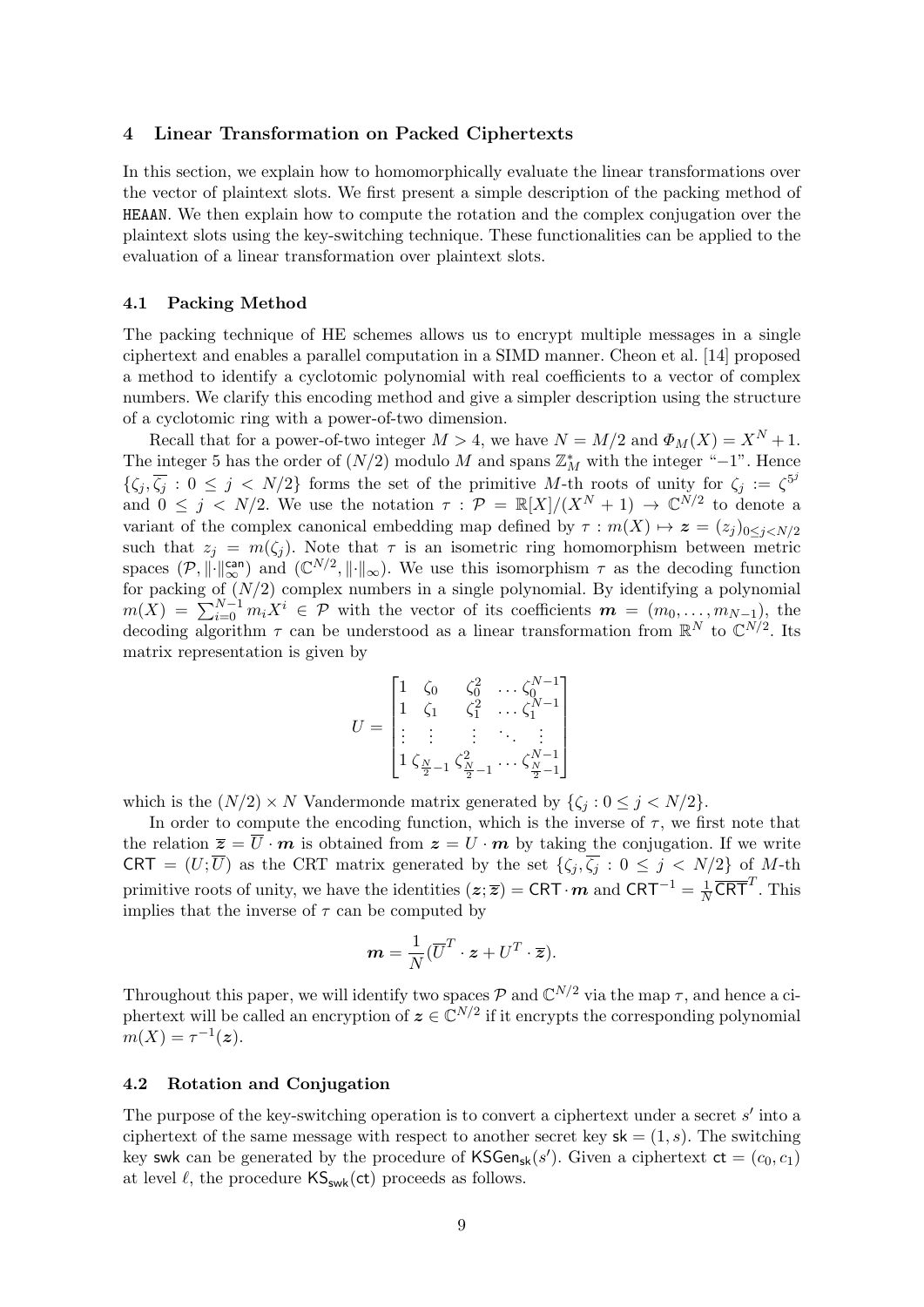• KS<sub>swk</sub>(ct). Output the ciphertext  $ct' \leftarrow (c_0, 0) + \lfloor P^{-1} \cdot c_1 \cdot \text{swk} \rfloor \pmod{q_\ell}$ .

The following lemma shows the correctness of key-switching procedure and estimates a noise bound. It has a similar noise bound  $P^{-1} \cdot q \cdot B_{\text{ks}} + B_{\text{rs}} \approx B_{\text{rs}}$  with the rescaling process.

**Lemma 4 (Key-switching).** Let  $ct = (c_0, c_1) \in \mathcal{R}_q^2$  be a ciphertext with respect to a secret  $key$  sk' =  $(1, s')$  and let swk  $\leftarrow$  KSGen<sub>sk</sub>(s'). Then  $ct' \leftarrow$  KS<sub>swk</sub>(ct) satisfies  $\langle ct', sk \rangle$  =  $\langle ct, sk' \rangle + e_{ks} \pmod{q}$  for some  $e_{ks} \in \mathcal{R}$  with  $||e_{ks}||_{\infty}^{can} \leq P^{-1} \cdot q \cdot B_{ks} + B_{rs}$ .

*Proof.* Let  $e' = \langle \text{swk}, \text{sk} \rangle - P \cdot s' \pmod{P \cdot q_L}$  be the inserted error of the switching key swk. It was shown in [14, Lem. 3] that the ciphertext  $ct'$  contains an additional error  $e'' = c_1 \cdot e'$ in the modulus  $P \cdot q$  from the key-switching operation. The key-switching error is the sum of  $P^{-1} \cdot e''$  and a rounding error  $e_{rs}$  of  $P^{-1} \cdot c_1 \cdot$  swk, so its size is bounded by

$$
\|e_{\mathsf{ks}}\|_{\infty}^{\mathtt{can}} \leq P^{-1} \cdot \|e''\|_{\infty}^{\mathtt{can}} + \|e_{\mathsf{rs}}\|_{\infty}^{\mathtt{can}} \leq P^{-1} \cdot q \cdot B_{\mathsf{ks}} + B_{\mathsf{rs}},
$$

as desired.  $\Box$ 

For an integer k co-prime with M, let  $\kappa_k : m(X) \mapsto m(X^k) \pmod{\Phi_M(X)}$  be a mapping defined on the set  $P$ . As noted in [29], this transformation can be used to provide more functionalities on plaintext slots. In some more details, given a ciphertext ct of a message m with sk = (1, s), we denote  $\kappa_k(\text{ct})$  the ciphertext which is obtained by applying  $\kappa_k$  to each entry of ct. Then  $\kappa_k(\text{ct})$  is a valid encryption of  $\kappa_k(m)$  with the secret key  $\kappa_k(s)$ . The key-switching technique can be applied to the ciphertext  $\kappa_k(\text{ct})$  to get an encryption of the same message  $\kappa_k(m)$  with respect to the original secret key sk.

**Rotation.** Suppose that ct is an encryption of a message  $m(X)$  with the corresponding plaintext vector  $\boldsymbol{z} = (z_j)_{0 \leq j \leq \frac{N}{2}} \in \mathbb{C}^{N/2}$ . For any  $0 \leq i, j \leq N/2$ , there is a mapping  $\kappa_k$  which sends an element in the slot of index i to an element in the slot of index j. Let us define  $k = 5^{i-j} \pmod{M}$  and  $\tilde{m} = \kappa_k(m)$ . Denoting  $\tilde{z} = (\tilde{z}_j)_{0 \le j < \frac{N}{2}}$  as the corresponding plaintext vector of  $\tilde{m}$ , we have

$$
\tilde{z}_j = \tilde{m}(\zeta_j) = m(\zeta_j^{5^{i-j}}) = m(\zeta_i) = z_i,
$$

so the j-th slot of  $\tau(\tilde{m})$  and the i-th entry of  $\tau(m)$  have the same value. In general, we may get a ciphertext  $\kappa_{5^r}(\text{ct})$  encrypting  $\rho(z; r) := (z_r, \ldots, z_{\frac{N}{2}-1}, z_0, \ldots, z_{r-1}),$  which is the vector obtained from  $z$  by rotation. Below, we describe the rotation procedure including the key-switching operation.

- Generate the rotation key  $rk_r \leftarrow \mathsf{KSGen}_{\mathsf{sk}}(\kappa_{5^r}(s)).$
- Rot(ct; *r*). Output the ciphertext  $\mathsf{KS}_{\mathsf{rk}_r}(\kappa_{5^r}(\mathsf{ct}))$ .

**Conjugation.** We see that  $\kappa_{-1}(\text{ct})$  is a valid encryption of the plaintext vector  $\overline{z} = (\overline{z_i})_{0 \le i \le N/2}$ with the secret key  $\kappa_{-1}(s)$ . It follows from that fact that

$$
\overline{z_j} = \overline{m(\zeta_j)} = m(\overline{\zeta_j}) = m(\zeta_j^{-1}).
$$

Then the homomorphic evaluation of the conjugation operation over plaintext slots consists of two procedures:

- Generate the conjugation key  $ck \leftarrow \mathsf{KSGen}_{sk}(\kappa_{-1}(s)).$
- Conj(ct). Output the ciphertext  $\mathsf{KS}_{\mathsf{ck}}(\kappa_{-1}(\mathsf{ct}))$ .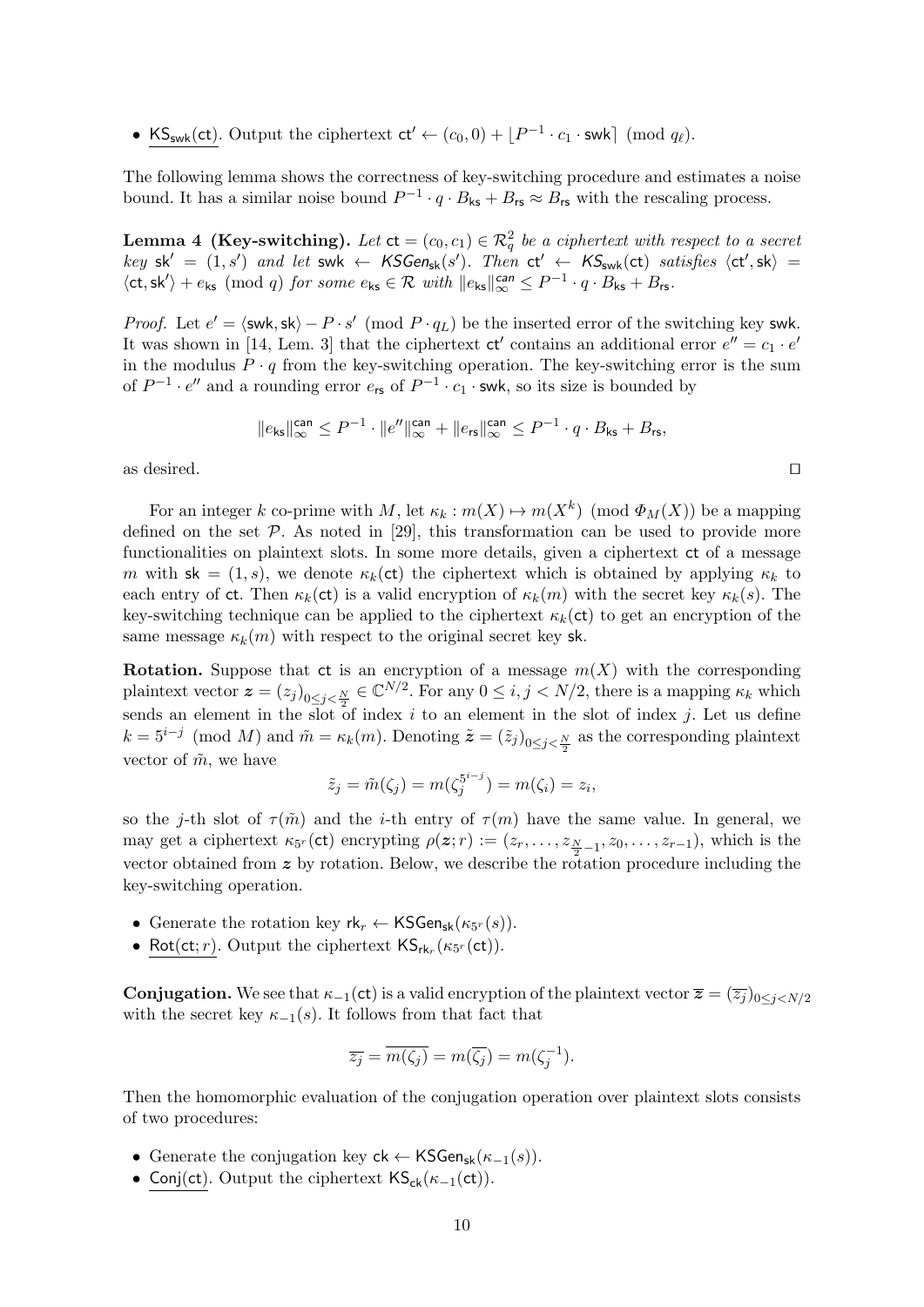#### 4.3 Linear Transformations

In general, an arbitrary linear transformation over the vector of plaintext slots in  $\mathbb{C}^{N/2}$  can be represented as  $z \mapsto A \cdot z + B \cdot \overline{z}$  for some complex matrices  $A, B \in \mathbb{C}^{N/2 \times N/2}$ . As discussed in [32], it can be efficiently done by handling the matrix in a diagonal order and making use of SIMD computation. Specifically, let  $\boldsymbol{u}_j=(A_{0,j},A_{1,j+1},\ldots,A_{\frac{N}{2}-j-1,\frac{N}{2}-1},A_{\frac{N}{2}-j,0},\ldots,A_{\frac{N}{2}-1,j-1})\in$  $\mathbb{C}^{N/2}$  denote the shifted diagonal vector of A for  $0 \leq j \leq N/2$ . Then we have

$$
A \cdot \boldsymbol{z} = \sum_{0 \leq j < N/2} (\boldsymbol{u}_j \odot \rho(\boldsymbol{z};j)) \tag{1}
$$

where  $\odot$  denotes the Hadamard (component-wise) multiplication between vectors. Therefore, if the matrix A is given in plaintext and  $ct$  is given as an encryption of the vector  $z$ , the matrix-vector multiplication  $A \cdot z$  is expressed as combination of rotations and scalar multiplications. The vector rotation  $\rho(z; j)$  can be homomorphically computed by Rot(ct; j) and the Hadamard (component wise) scalar multiplication is done by multiplying the polynomial  $\tau^{-1}(\boldsymbol{u}_j)$ . See Algorithm 1 for an explicit description of the homomorphic matrix multiplication. Similarly, the second term  $B \cdot \overline{z}$  can be obtained by multiplying the matrix B after applying the slot-wise conjugation on z.

| <b>Algorithm 1</b> Homomorphic evaluation of matrix multiplication                            |  |  |  |  |  |  |  |
|-----------------------------------------------------------------------------------------------|--|--|--|--|--|--|--|
| 1: <b>procedure</b> MATMULT( $ct \in \mathcal{R}_a^2, A \in \mathbb{C}^{N/2 \times N/2}$ )    |  |  |  |  |  |  |  |
| 2: $ct' \leftarrow  \tau^{-1}(\boldsymbol{u}_0)  \cdot ct \pmod{q}$                           |  |  |  |  |  |  |  |
| <b>for</b> $j = 1$ to $N/2 - 1$ do<br>3:                                                      |  |  |  |  |  |  |  |
| $ct_i \leftarrow  \tau^{-1}(\boldsymbol{u}_i)  \cdot \text{Rot}(\text{ct}; j) \pmod{q}$<br>4: |  |  |  |  |  |  |  |
| $ct' \leftarrow Add(ct', ct_i) \pmod{q}$<br>5:                                                |  |  |  |  |  |  |  |
| end for<br>6:                                                                                 |  |  |  |  |  |  |  |
| return ct'<br>7:                                                                              |  |  |  |  |  |  |  |
| 8: end procedure                                                                              |  |  |  |  |  |  |  |
|                                                                                               |  |  |  |  |  |  |  |

Algorithm 1 requires  $(N/2 - 1)$  rotations and N multiplications with scalar polynomials but the complexity can be reduced down using the idea of Baby-Step Giant-Step algorithm. √ Let  $N_1 = O(\sqrt{N})$  be a divisor of  $N/2$  and denote  $N_2 = N/2N_1$ . It follows from [33] that Equation (1) can be expressed as

$$
A \cdot \boldsymbol{z} = \sum_{0 \leq j < N_2} \sum_{0 \leq i < N_1} (\boldsymbol{u}_{N_1 \cdot j + i} \odot \rho(\boldsymbol{z}; N_1 \cdot j + i))
$$
\n
$$
= \sum_{0 \leq j < N_2} \rho \left( \sum_{0 \leq i < N_1} \rho(\boldsymbol{u}_{N_1 \cdot j + i}; -N_1 \cdot j) \odot \rho(\boldsymbol{z}; i); N_1 \cdot j \right).
$$

For the homomorphic evaluation of the arithmetic circuit, we first compute the ciphertexts of  $\rho(z; k)$  for  $i = 1, \ldots, N_1 - 1$ . For each index j, we perform  $N_1$  scalar multiplications and aggregate the resulting ciphertexts. In total, the matrix multiplication can be homomorphically evaluated with  $(N_1 - 1) + (N_2 - 1) = O(\sqrt{N})$  rotations and  $N_1 \cdot N_2 = O(N)$  scalar multiplications.

We provide a trade-off between the precision of a plaintext and the size of a ciphertext modulus. The output plaintext contains errors from the rounding operation of scalar polynomial and the homomorphic rotation. We can reduce the relative size of the rounding error by multiplying a scaling factor of  $\Delta \geq 1$  to the scalar polynomials, and the relative size of the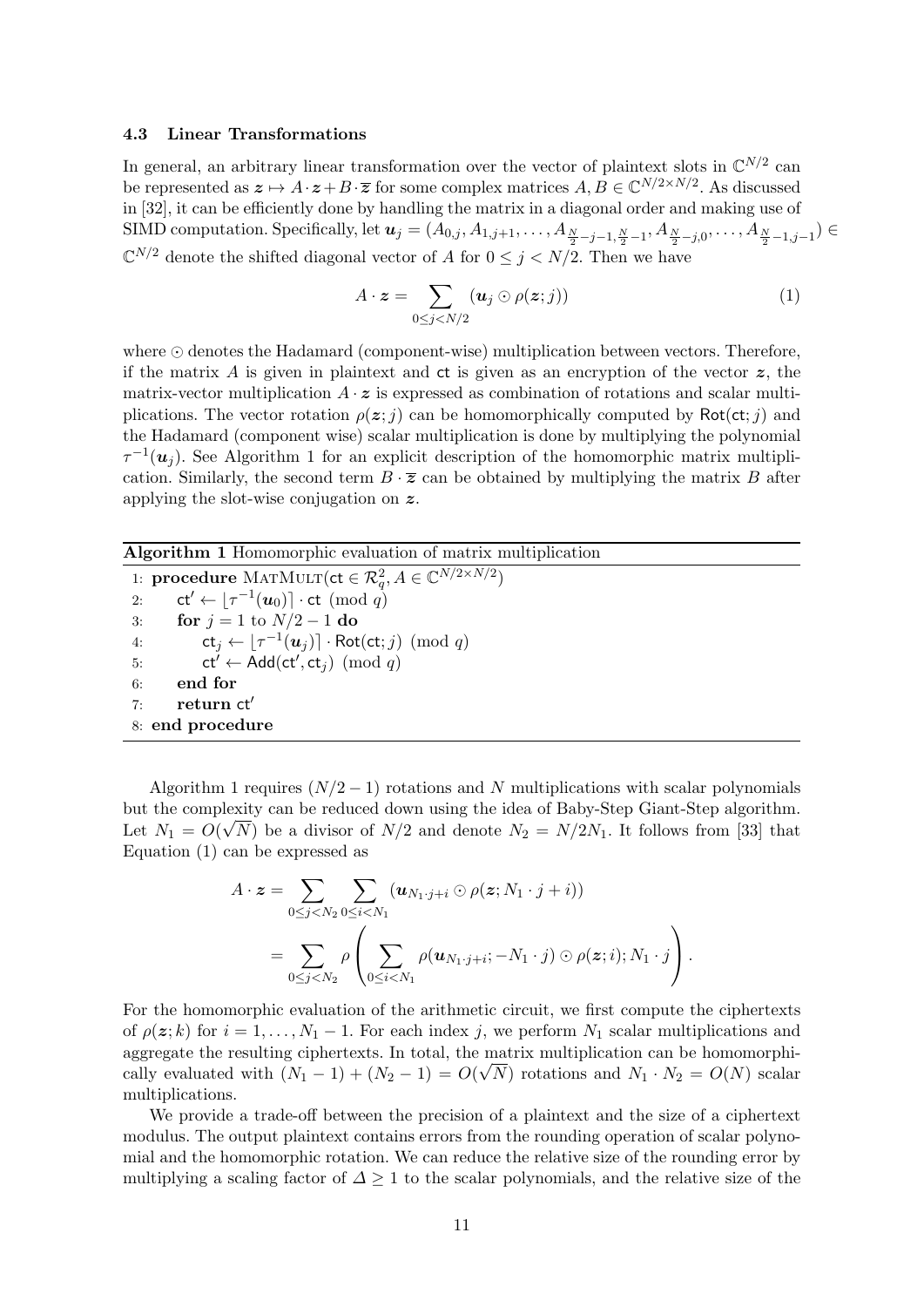rotation error can be controlled by placing the significand of an input ciphertext in higher digits. Therefore, the modulus of an output ciphertext is reduced after the evaluation of a linear transformation if we use a scaling factor to get a better precision of plaintexts.

#### 4.4 Sparsely Packed Ciphertext

The packing method described in Section 4.1 allows us to encrypt  $(N/2)$  complex numbers in a single ciphertext. However, it is sufficient to deal with a small number of slots in some applications of HE. In this section, we explain how to encode a sparse plaintext vector and describe the relation with the ordinary packing method. This idea will be applied to our bootstrapping method and provide a trade-off between the latency time and the amortized time of bootstrapping procedure.

Let  $n \geq 2$  be a divisor of N and let  $Y = X^{N/n}$ . The native plaintext space of HEAAN is the set of small polynomials in  $\mathbb{Z}[X]/(X^N + 1)$ , and it has a subring  $\mathbb{Z}[Y]/(Y^n + 1)$ . Note that  $\mathbb{Z}[Y]/(Y^n + 1)$  can be identified with the complex coordinate space  $\mathbb{C}^{n/2}$  by adapting the idea of ordinary packing method in Section 4.1. Specifically, a polynomial  $m(Y)$  is mapped to the vector  $\mathbf{w} = (w_j)_{0 \leq j < n/2}$  where  $w_j = m(\xi_j)$ ,  $\bar{\xi} = \exp(-2\pi i/n) = \zeta^{N/n}$ , and  $\bar{\xi}_j = \xi^{\bar{5}^j}$  for  $0 \leq j \leq n/2$ . If we consider a plaintext polynomial  $m(Y) \in \mathbb{Z}[Y]/(Y^n + 1)$  as a polynomial  $\tilde{m}(X) = m(X^{N/n})$  in X, then the image of  $\tilde{m}$  through the ordinary decoding function  $\tau$  is obtained by  $\tau(\tilde{m}) = (z_j)_{0 \leq j \leq N/2}$  where

$$
z_j = \tilde{m}(\zeta_j^{N/n}) = m(\xi^{5^j}) = w_j \pmod{n/2}
$$

for  $0 \leq j \lt N/2$ . Hence  $\boldsymbol{z} = (z_j)_{0 \leq j \leq N/2}$  can be understood as the vector obtained from  $\boldsymbol{w}$ by concatenating itself  $(N/n)$  times.

An encryption of a plaintext polynomial  $m(Y) \in \mathbb{Z}[Y]/(Y^n + 1)$  with respect to a secret key sk =  $(1, s)$  will be pairs as  $ct \in \mathcal{R}_q^2$  satisfying  $\langle ct, sk \rangle = m(Y) + e(X) \pmod{q}$  for some small polynomial  $e(X) \in \mathcal{R}$ . We may employ key-switching technique to get the functionalities of rotation, conjugation, and linear transformation on sparsely packed slots. The main advantage of this method is that it reduces the complexity of an arbitrary linear transformation: the total complexity on  $(n/2)$ -sparsely packed ciphertexts is bounded by  $O(\sqrt{n})$ rotations and  $O(n)$  scalar multiplications.

#### 5 Bootstrapping for HEAAN

#### 5.1 Overview of the Recryption Procedure

This section gives a high level structure of the bootstrapping process for the HEAAN scheme. We employ the ciphertext packing method and combine it with our efficient evaluation strategy to achieve a better performance in terms of memory and computation cost. Below we describe all the parts of the recryption procedure in more details. We denote the following five steps by ModRaise, CoeffToSlot, EvalExp, ImgExt and SlotToCoeff, respectively. See Fig. 2 for an illustration.

Modulus raising. Let ct be an input ciphertext of the bootstrapping procedure with a ciphertext modulus q satisfying  $m(X) = [\langle \text{ct}, \text{sk} \rangle]_q$ . We start with the point that its inner product  $t(X) = \langle ct, sk \rangle$  (mod  $X^N + 1$ ) is of the form  $t = qI + m$  for some small  $I(X) \in$ R with a bound  $||I||_{\infty} < K$ . Thus ct itself can be viewed as an encryption of  $t(X) =$  $t_0 + t_1 X + \cdots + t_{N-1} X^{N-1}$  in a large modulus  $Q_0 \gg q$  due to  $[\langle \text{ct}, \text{sk} \rangle]_{Q_0} = t(X)$ . Our bootstrapping procedure aims to homomorphically and approximately evaluate the reduction mod q  $F(t) = [t]_q$  using arithmetic operations over the integers, and hence we can generate an encryption of the original message  $m = [t]_q$  with a ciphertext modulus larger than q.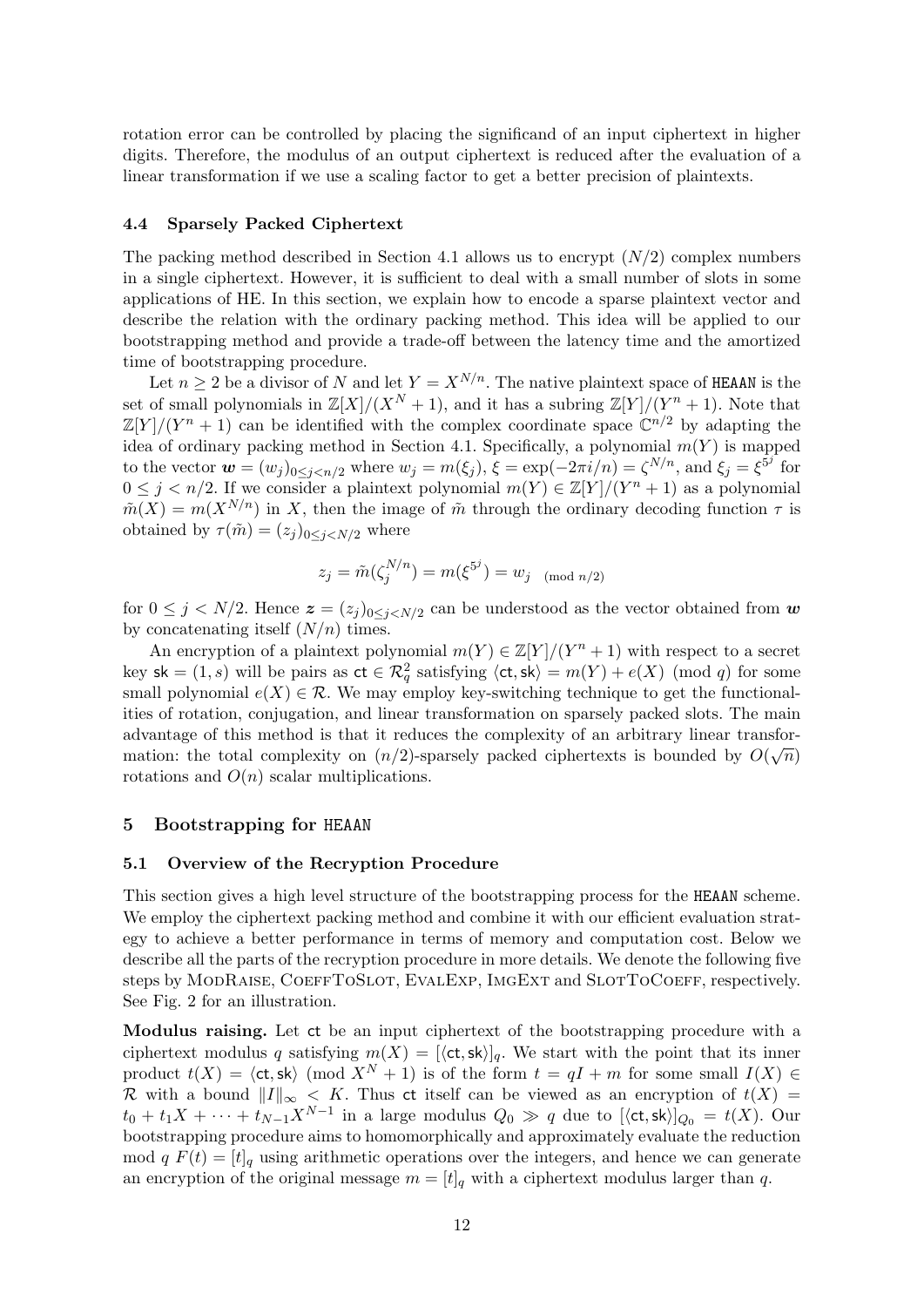

Fig. 2. Pipeline of our bootstrapping process

 ${\rm Putting~polynomial~coefficients~ in~plaintext~ slots.}$  Given the input ciphertext  ${\rm ct}\in\mathcal{R}^2_{Q_0}$ with a decryption structure  $t(X) = \langle ct, sk \rangle$ , this step aims to put the coefficients  $t_0, \ldots, t_{N-1}$ in plaintext slots in order to evaluate the modular reduction function  $F(t)$  coefficient-wisely. Let  $z' = \tau(t) \in \mathbb{C}^{N/2}$  be the corresponding vector of plaintext slots of the ciphertext ct. Since each ciphertext can store at most  $N/2$  plaintext values, we will generate two ciphertexts encrypting the vectors  $\mathbf{z}'_0 = (t_0, \ldots, t_{\frac{N}{2}-1})$  and  $\mathbf{z}'_1 = (t_{\frac{N}{2}}, \ldots, t_{N-1})$ , respectively.

As mentioned in Section 4.1, recall the linear relation between the coefficient vector of a polynomial and its corresponding vector of plaintext slots. If we divide the matrix  $U$  into two square matrices

$$
U_0 = \begin{bmatrix} 1 & \zeta_0 & \dots & \zeta_0^{\frac{N}{2}-1} \\ 1 & \zeta_1 & \dots & \zeta_1^{\frac{N}{2}-1} \\ \vdots & \vdots & \ddots & \vdots \\ 1 & \zeta_{\frac{N}{2}-1} & \dots & \zeta_{\frac{N}{2}-1}^{\frac{N}{2}-1} \end{bmatrix} \quad \text{and} \quad U_1 = \begin{bmatrix} \zeta_0^{\frac{N}{2}} & \zeta_0^{\frac{N}{2}+1} & \dots & \zeta_0^{N-1} \\ \zeta_1^{\frac{N}{2}} & \zeta_1^{\frac{N}{2}+1} & \dots & \zeta_1^{N-1} \\ \vdots & \vdots & \ddots & \vdots \\ \zeta_{\frac{N}{2}-1}^{\frac{N}{2}} & \zeta_{\frac{N}{2}-1}^{\frac{N}{2}+1} & \dots & \zeta_{\frac{N}{2}-1}^{N-1} \end{bmatrix},
$$

then we get an identity  $z'_{k} = \frac{1}{N}$  $\frac{1}{N}(\overline{U_k}^T \cdot \mathbf{z}' + U_k^T \cdot \overline{\mathbf{z}'})$  for  $k = 0, 1$ . Therefore, we can generate encryptions of  $z'_0$  and  $z'_1$  using the linear transformations on the plaintext vector  $z'$ . One can apply our general method in Section 4.3 to this step.

Evaluation of the complex exponential function. This step takes the results of the previous step and homomorphically computes the reduction mod q function  $F(t) = [t]_q$  homomorphically. We use the trigonometric function  $S(t) := \frac{q}{2\pi} \sin\left(\frac{2\pi t}{q}\right)$  $\left(\frac{\pi t}{q}\right)$  as an approximation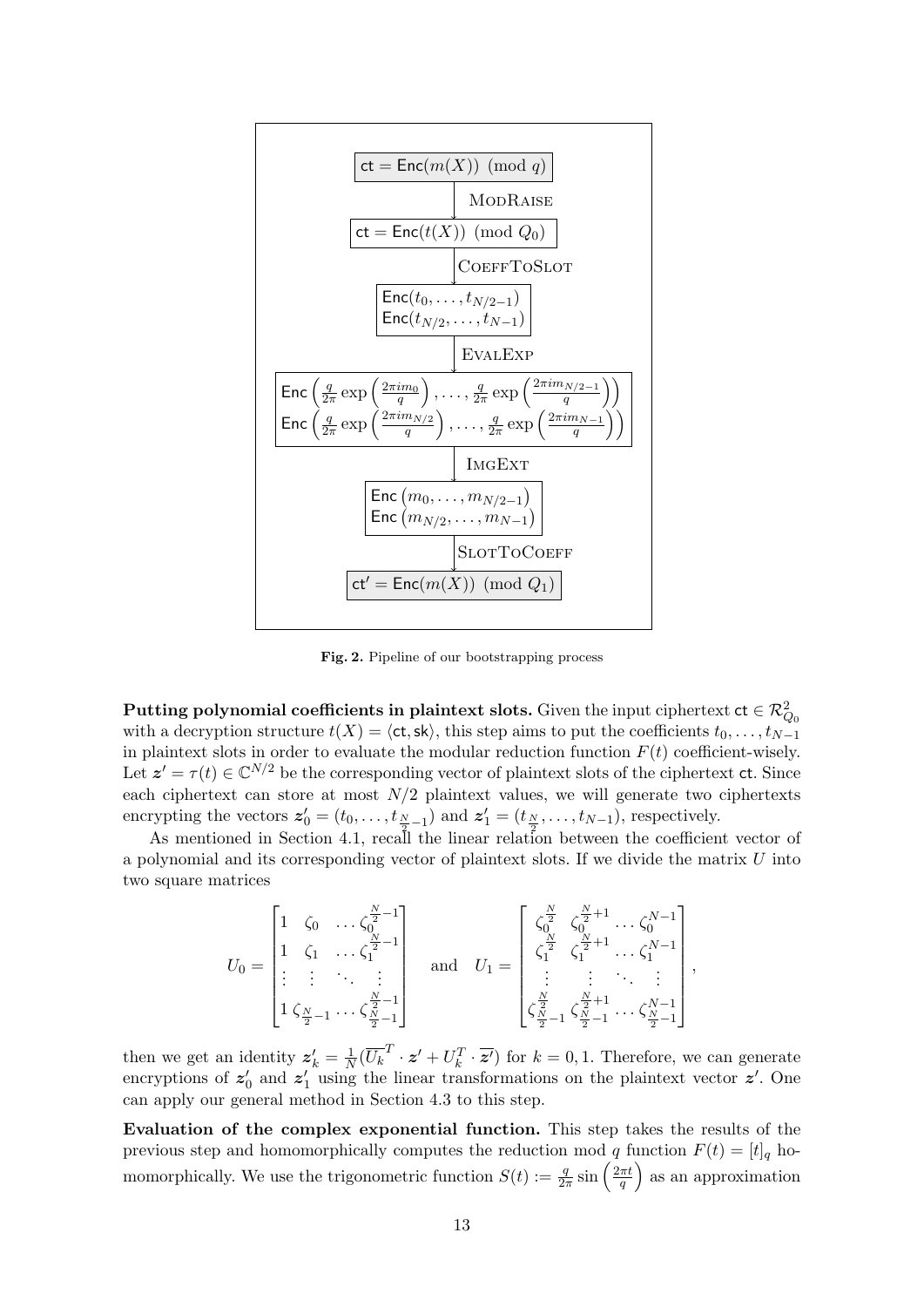of  $F(t)$  and adapt the optimized evaluation strategy for the complex exponential function  $E(t):=\frac{q}{2\pi}\exp\left(\frac{2\pi i t}{q}\right)$  $\frac{\pi i t}{q}\Big).$ 

Since the plaintext slots of the input ciphertexts contain the coefficients  $t_j = qI_j + m_j$ for  $0 \leq j \lt N$ , the output ciphertexts will encrypt  $\frac{q}{2\pi} \exp\left(\frac{2\pi i t_j}{q}\right)$  $\frac{q^{rit}j}{q}\Big) = \frac{q}{2\pi}$  $rac{q}{2\pi}$  exp  $\left(\frac{2\pi i m_j}{q}\right)$  $\frac{im_j}{q}$  in the corresponding plaintext slots.

Extraction of the imaginary part. We take two input ciphertexts encrypting the values q  $rac{q}{2\pi}$  exp  $\left(\frac{2\pi i m_j}{q}\right)$  $\left(\frac{im_j}{q}\right)$  in their plaintext slots for  $0 \leq j \leq N$ . We extract their imaginary parts as q  $rac{q}{2\pi}$  sin  $\left(\frac{2\pi m_j}{q}\right)$  $\left(\frac{m_j}{q}\right) \approx m_j$  by using the relation

$$
\sin\left(\frac{2\pi m_j}{q}\right) = \frac{1}{2}\left(\exp\left(\frac{2\pi i m_j}{q}\right) - \exp\left(\frac{-2\pi i m_j}{q}\right)\right)
$$

and applying the evaluation method of slot-wise conjugation described in Section 4.2.

Switching back to the coefficient representation. The final step is to pack all the coefficients  $m_i$  in the plaintext slots of two ciphertexts back in a single ciphertext. This procedure is exactly the inverse of the COEFFTOSLOT transformation. That is, when given two ciphertexts that encrypt the vectors  $z_0 = (m_0, \ldots, m_{\frac{N}{2}-1})$  and  $z_1 = (m_{\frac{N}{2}}, \ldots, m_{N-1}),$ we aim to generate an encryption of  $m(X)$ . Since the plaintext vector  $z = \tau(m)$  of  $m(X)$ satisfies the identity  $z = U \cdot m = U_0 \cdot z_0 + U_1 \cdot z_1$ , this transformation is also represented as a linear transformation over the plaintext vectors.

Our bootstrapping process returns an encryption of  $m(X)$  with a ciphertext modulus  $Q_1 < Q_0$ , which is much larger enough than the initial modulus q to allow us to perform further homomorphic operations on the ciphertext.

We can perform the final two steps together by pre-computing the composition of linear transformations. The (inverse) linear transformation step consumes only one level for scalar multiplications but requires a number of slot rotations. On the other hand, EVALEXP performs homomorphic evaluation of the polynomial  $P_r(\cdot)$ , which is the most levels consuming part of the recryption but requires relatively small computational cost from our recursive evaluation strategy: linear with the depth.

#### 5.2 Recryption with Sparsely Packed Ciphertexts

As mentioned in Section 4.4, the use of sparsely packed ciphertexts has an advantage in some applications, in that it reduces the complexity of linear transformation steps. However, the recryption of sparsely packed ciphertexts requires an additional step before the COEFFTOSLOT step.

Let  $n \geq 2$  be a divisor of N and let  $Y = X^{N/n}$  as in Section 4.4. Assume that we are given an encryption ct of  $m(Y) \in \mathbb{Z}[Y]/(Y^{n}+1)$  such that  $\langle ct, sk \rangle \approx q \cdot I(X) + m(Y)$  for some  $I(X) = I_0 + I_1 \cdot X + \cdots + I_{N-1} \cdot X^{N-1} \in \mathcal{R}$ . Then the MODRAISE step returns an encryption of  $q \cdot I(X) + m(Y)$  which is not a polynomial of Y. We aim to generate an encryption of  $q \cdot \tilde{I}(Y) + m(Y)$  for some  $\tilde{I}(Y) \in \mathbb{Z}[Y]/(Y^{n} + 1)$  before the next COEFFTOSLOT step. It proceeds as described in Algorithm 2.

Note that the monomial  $X^k$  vanishes by the homomorphism  $X \mapsto X - X^{n+1} + X^{2n+1} \cdots - X^{N-n+1}$  if k is not divisible by  $(N/n)$ ; otherwise, it is multiplied by the constant  $(N/n)$ . Hence  $q \cdot I(X) + m(Y)$  is mapped to  $(N/n) \cdot (q \cdot \tilde{I}(Y) + m(Y))$  by this homomorphism where  $ilde{I}(Y) = I_0 + I_{N/n} \cdot Y + \cdots + I_{N-(N/n)} \cdot Y^{n-1}$ . For an efficient evaluation of this homomorphism, Algorithm 2 uses the rotation operation repeatedly to fill the same value in the plaintext slots of index j (mod  $n/2$ ) for each  $j = 0, \ldots, n/2 - 1$ .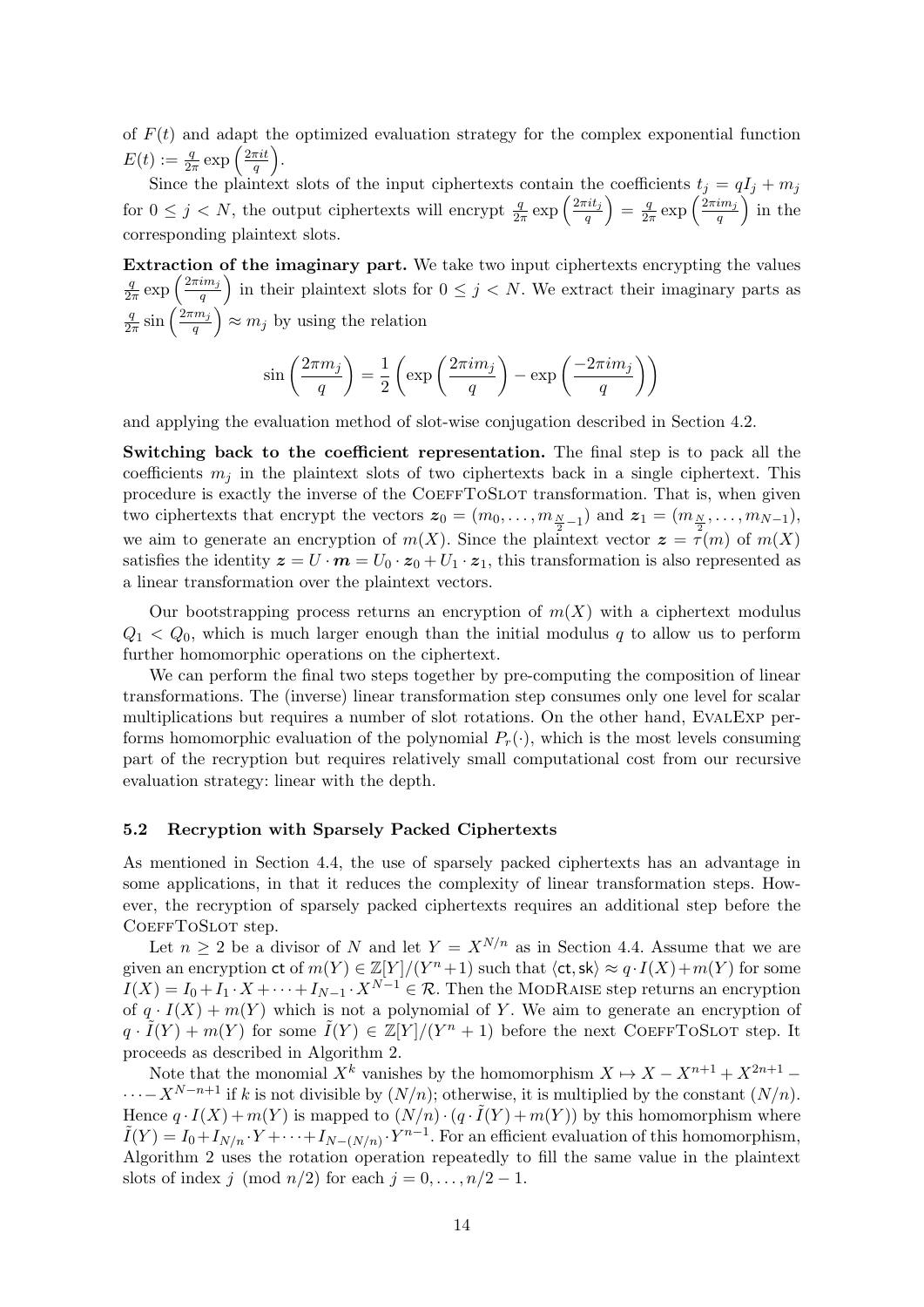Algorithm 2 Homomorphic evaluation of the partial-sum procedure

1: **procedure** PARTIALSUM(ct  $\in \mathcal{R}_q^2$ ,  $n|N, n \geq 2$ ) 2: ct'  $\leftarrow$  ct (mod q) 3: for  $j = 0$  to  $\log(N/n) - 1$  do 4:  $ct_j \leftarrow Rot(ct'; 2^j \cdot (n/2)) \pmod{q}$ 5:  $ct' \leftarrow Add(ct', ct_j) \pmod{q}$ 6: end for 7: return ct' 8: end procedure

As mentioned before, the main advantage of sparsely packed ciphertexts is that the COEFFTOSLOT step can be represented as relatively small matrices multiplications with only a single encryption of the coefficients vector of  $t(Y) = q \cdot \tilde{I}(Y) + m(Y)$  while fully-packed slots need two ciphertexts for the COEFFTOSLOT step. In some more details, for the plaintext vector  $\mathbf{w} \in \mathbb{C}^{n/2}$  of  $t(Y)$ , the desired ciphertext can be computed by  $\frac{1}{n}(\overline{U'}^T \cdot \mathbf{w} + U'^T \cdot \overline{\mathbf{w}})$ where

$$
U' = \begin{bmatrix} 1 & \xi_0 & \xi_0^2 & \dots & \xi_0^{n-1} \\ 1 & \xi_1 & \xi_1^2 & \dots & \xi_1^{n-1} \\ \vdots & \vdots & \vdots & \ddots & \vdots \\ 1 & \xi_{\frac{n}{2}-1} & \xi_{\frac{n}{2}-1}^2 & \dots & \xi_{\frac{n}{2}-1}^{n-1} \end{bmatrix},
$$

as in Section 4.1. We can either generate two ciphertexts encrypting two plaintext vectors  $(w_0, \ldots, w_{n/2-1})$  and  $(w_{n/2}, \ldots, w_{n-1})$  by separating U' into two square matrices, or compute a single encryption of  $(w_0, \ldots, w_{n-1})$  with n plaintext slots when  $n < N$ . In the latter case, EvalExp and ImgExt perform the same operations as in the fulled-packed ciphertexts, but the memory and the computational cost are reduced by half since we can work on a single ciphertext. The final SLOTTOCOEFF step is also expressed as a linear transformation over n-dimensional vector.

#### 5.3 Noise Estimation of Recryption

In this section, we describe each step of recryption procedure with a noise analysis. We start with an upper bound K of  $||I||_{\infty}$ . Since each coefficient of a ciphertext  $ct = (c_0, c_1)$  is an element of  $\mathbb{Z}_q$  and the signed binary secret key s has exactly h nonzero coefficients, each coefficient of  $\langle ct, sk \rangle = c_0 + c_1s$  can be considered to be the sum of  $(h + 1)$  elements in  $\mathbb{Z}_q$ , which is bounded by  $\frac{q}{2}(h+1)$ . Hence all the coefficient of  $I(X) = \lfloor \frac{1}{q} \rfloor$  $\frac{1}{q} \langle ct, sk \rangle$  is bounded by  $\frac{1}{2}(h+1) \approx \frac{1}{2}$  $\frac{1}{2}||s||_1$ . In practice, the coefficients of  $c_i$  look like a random variable over the interval  $\mathbb{Z}_q$  and a coefficient of  $\frac{1}{q}\langle ct, sk \rangle$  behaves as the sum of  $(h + 1)$ -numbers of i.i.d. uniform random variables over the interval  $\left(-\frac{1}{2}\right)$  $\frac{1}{2}, \frac{1}{2}$ s over the interval  $\left(-\frac{1}{2},\frac{1}{2}\right)$ . This heuristic assumption gives us a smaller bound as  $K = O(\sqrt{h})$  for  $||I||_{\infty}$ .

We now consider the error growth during homomorphic evaluation of a linear transformation. As noted in Section 4.3, it induces two types of errors such as from the rounding of a scalar polynomial and the key-switching operation. We multiply a sufficiently large scaling factor of  $\Delta = O(q)$  to scalar polynomials, so that the precision of rounded polynomials becomes larger than that of an input plaintext. Then we do not need to consider the rounding errors because they have no effect on the precision of the resulting plaintext. The second type of error is added to a plaintext when we apply the key-switching technique for some functionalities such as rotation or conjugation. From Lemma 4, the key-switching error is bounded by  $P^{-1} \cdot q \cdot B_{\text{ks}} + B_{\text{rs}} \approx B_{\text{rs}}$  since we set a ciphertext modulus q much smaller than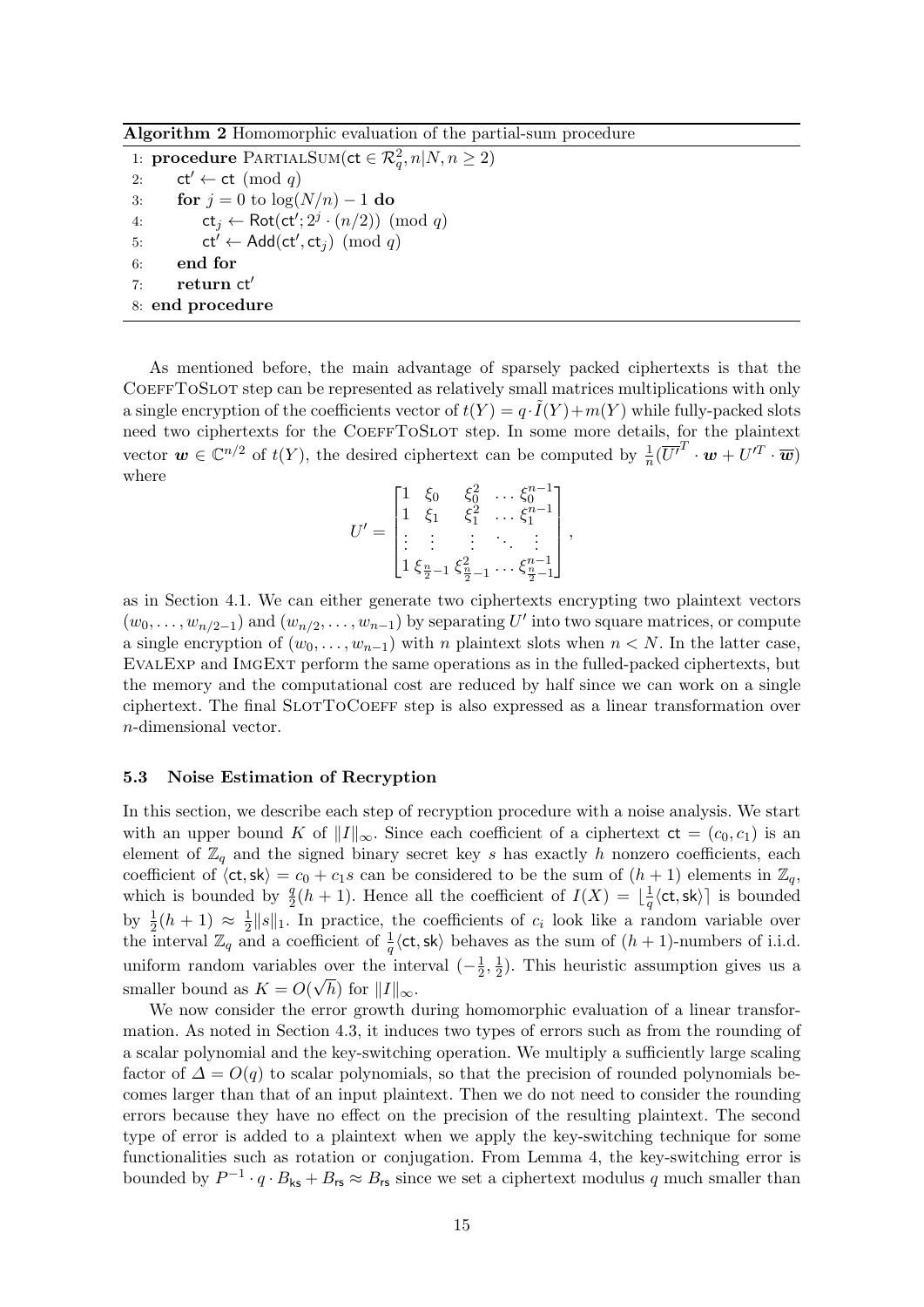P. During matrix multiplication, key-switching errors are multiplied with diagonal vectors of matrix. Since infinite norms of diagonal vectors of  $\frac{1}{N}U_0$  and  $\frac{1}{N}U_1$  are exactly one, the total error of second type is bounded by  $O(B_{\text{rs}})$ .

In the EVALEXP step, we take two ciphertexts to be homomorphically evaluated by the approximate polynomial  $P_r(\cdot)$  of the complex exponential polynomial. Each component of the corresponding plaintext slots contains  $t_j + e_j$  for some small error  $e_j$  such that  $|e_j| \leq O(B_{\text{rs}})$ . Hence, the error between the desired value  $E(t_i)$  and the resulting plaintext of EVALEXP can be measured by

$$
|E(t_j) - P_r(t_j + e_j)| \le |E(t_j) - E(t_j + e_j)| + |E(t_j + e_j) - P_r(t_j + e_j)|
$$
  

$$
\le \frac{\Delta \cdot 2\pi}{q} |e_j| + \frac{\Delta \cdot 2^r}{\sqrt{2\pi(d_0 + 1)}} \left(\frac{e\pi K}{2^{r-1}(d_0 + 1)}\right)^{d_0 + 1},
$$

since  $E(\cdot)$  is analytic and  $|E'(\cdot)| \leq \Delta \cdot 2\pi/q$ . The second term can be bounded by  $O(1)$ and so it is negligible when  $d_0 = O(1)$  and  $r = O(\log(qK))$  as described in Section 3.2. By combining the error bound as  $|e_j| \leq O(B_{\sf rs})$  of the previous step, we deduce that the output ciphertexts of EVALEXP encrypt  $E(t_j) = \Delta \cdot \exp \left( \frac{2\pi i t_j}{q} \right)$  $\left(\frac{q}{q}\right)$  in their plaintext slots with errors bounded by  $O(B_{\text{rs}})$ .

The imaginary part of  $E(t)$  is  $\frac{\Delta \cdot 2\pi}{q} S(t) = \Delta \cdot \sin\left(\frac{2\pi t}{q}\right)$  $\left(\frac{\pi t}{q}\right)$ , which is an approximation of  $\frac{\Delta \cdot 2\pi}{q} m$  with an error bounded by  $O\left(q \cdot \frac{|m|^3}{q^3}\right)$  $\left(\frac{m}{q^3}\right)$  for  $m = [t]_q$ . We set a small bound on an input plaintext (e.g.  $|m| \leq q^{2/3}$ ) so that an approximation error does not destroy the significant digits of the plaintext. Hence the IMGEXT step does not change the magnitude of bootstrapping error.

Finally, in the SLOTTOCOEFF step, the plaintext vectors are multiplied with the matrices  $U_0$  and  $U_1$ , and their diagonal vectors have the size of one. The size of error in the resulting plaintext is bounded by  $O(N \cdot B_{\text{rs}})$  since it is the sum of N errors of size  $O(B_{\text{rs}})$ . In practice, under the heuristic assumption that these errors behaves as independent Gaussian distributions, we get a reduced error bound as  $O(\sqrt{N} \cdot B_{\text{rs}})$ .

In summary, for an input ciphertext  $ct \in \mathcal{R}_q^2$  satisfying  $\langle ct, sk \rangle = m \pmod{q}$ , our bootstrapping process returns a ciphertext  $ct'$  such that  $\langle ct', sk \rangle = m + e \pmod{Q_1}$  for a modulus  $Q_1 \gg q$  and some error e with  $||e||_{\infty}^{\text{can}} \leq O(\sqrt{N} \cdot B_{\text{rs}})$ . It consists of the initial/final linear transformations and the evaluation of the complex exponential function, so the total depth (number of levels consumed) for bootstrapping is  $O(\log(Kq)) = O(\log \lambda)$ . The linear transformations require and  $O(\sqrt{N})$  rotations, while the evaluation of the exponential function needs  $r = O(\log(Kq)) = O(\log \lambda)$  homomorphic multiplications, which is linear with the depth of the decryption formula. As described above, the total complexity can be significantly reduced when we handle a sparsely packed ciphertext with  $(n/2)$  slots: the linear transformations require  $O(\sqrt{n})$  rotations and the evaluation complexity of the exponential function is reduced by half.

## 6 Implementation

In this section, we suggest some parameter sets for our bootstrapping procedure with experimental results. Our implementation is based on the HEAAN library [13] implementing the HE scheme of Cheon et al. [14]. The source code is publicly available at github [12].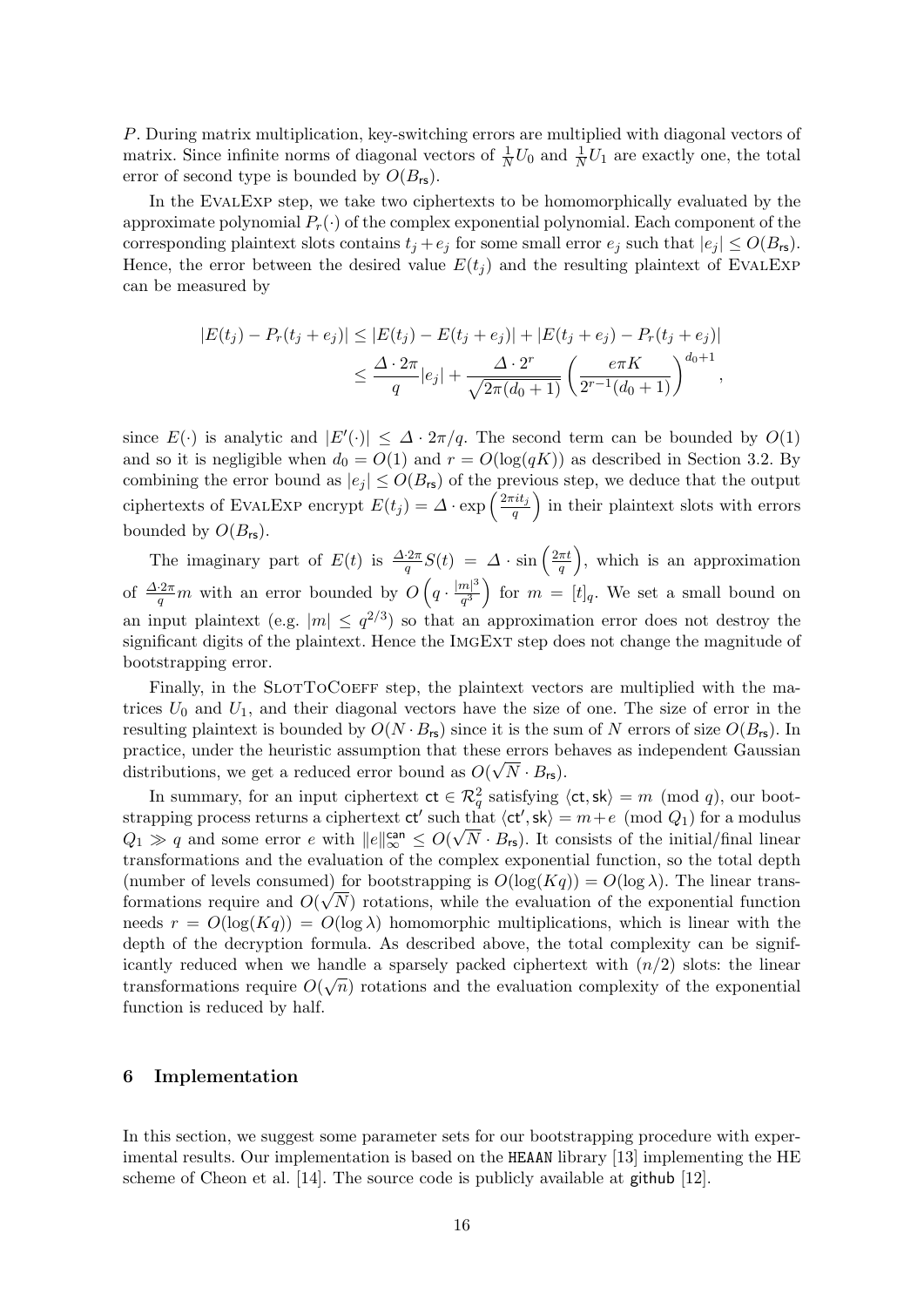#### 6.1 Parameter Selection

We adapt the estimator of Albrecht at el. [1] to guarantee the concrete security of the proposed parameters. All the parameter sets achieve at least 80-bit security level against the known attacks of the LWE problem.

The key-switching keys have the largest modulus in the HEAAN scheme and the modulus  $Q_0$  (after MODRAISE) has half the bit size of the modulus. We use the discrete Gaussian distribution of standard deviation  $\sigma = 3.2$  to sample error polynomials and set the Hamming weight  $h = 64$  of the secret key  $s(X)$ . The parameters  $d_0 = O(1)$  and  $r = O(\log q)$ were chosen asymptotically in the above sections, but in practice, we set the parameter experimentally based on the bootstrapping error. We take the degree 7 Taylor expansion as an initial approximation of the exponential function and choose a sufficiently large number of iterations  $r$  to maintain the precision of output plaintexts.

The parameter  $\log p$  is the bit size of plaintexts and the plaintext precision denotes the number of significant bits of plaintexts after bootstrapping. The before and after levels  $L_0, L_1$ are obtained by dividing  $\log Q_0$  and  $\log Q_1$  by  $\log p$ , respectively. The whole parameter sets are described in Table 1.

| Parameter | $\log N$ | $\log p$ | $\log q$ |   | $\log Q_0$ | $L_0$ | $\log Q_1$ | $L_1$          | Plaintext<br>precision |
|-----------|----------|----------|----------|---|------------|-------|------------|----------------|------------------------|
| Set-I     | 15       | 23       | 29       | 6 | 620        | 26    | 202        | 8              | 8 bits                 |
| Set-II    |          | 27       | 37       | ┍ |            | 22    | 64         | $\overline{2}$ | 12 bits                |
| Set-III   | 16       | 31       | 41       |   | 1240       | 40    | 631        | 20             | 16 bits                |
| Set-IV    |          | 39       | 54       | 9 |            | 31    | 344        | 8              | 24 bits                |

Table 1. Parameter sets

We present some specific examples of input and output plaintexts. For simplicity, we show the real parts of the plaintext values in four slots. All the values are divided by a factor of p for a clear interpretation.

```
Before bootstrapping : [0.777898 0.541580 0.603675 0.822638]
After bootstrapping : [0.777435 0.541021 0.603023 0.822321]
```
It shows that the error vectors is bounded by  $2^{-11} \cdot p$ , i.e., the bootstrapping procedure with the parameter set I outputs a ciphertext of 10 bits of precision.

> Before bootstrapping : [0.516015 0.772621 0.939175 0.345987] After bootstrapping : [0.516027 0.772614 0.939172 0.346001]

Similarly, the second example shows that the bootstrapping error with the parameter set II is bounded by  $2^{-16} \cdot p$  and the output plaintext has 15 bits of precision.

#### 6.2 Experimental Results

We show the performance of our bootstrapping procedure based on the proposed parameter sets. All the experimentations were performed as a single hyperthread on a 2.10 GHz Intel Xeon E5-2620. The experimental results are summarized in Table 2. The linear transformation includes the three steps - PARTIALSUM, COEFFTOSLOT, and SLOTTOCOEFF.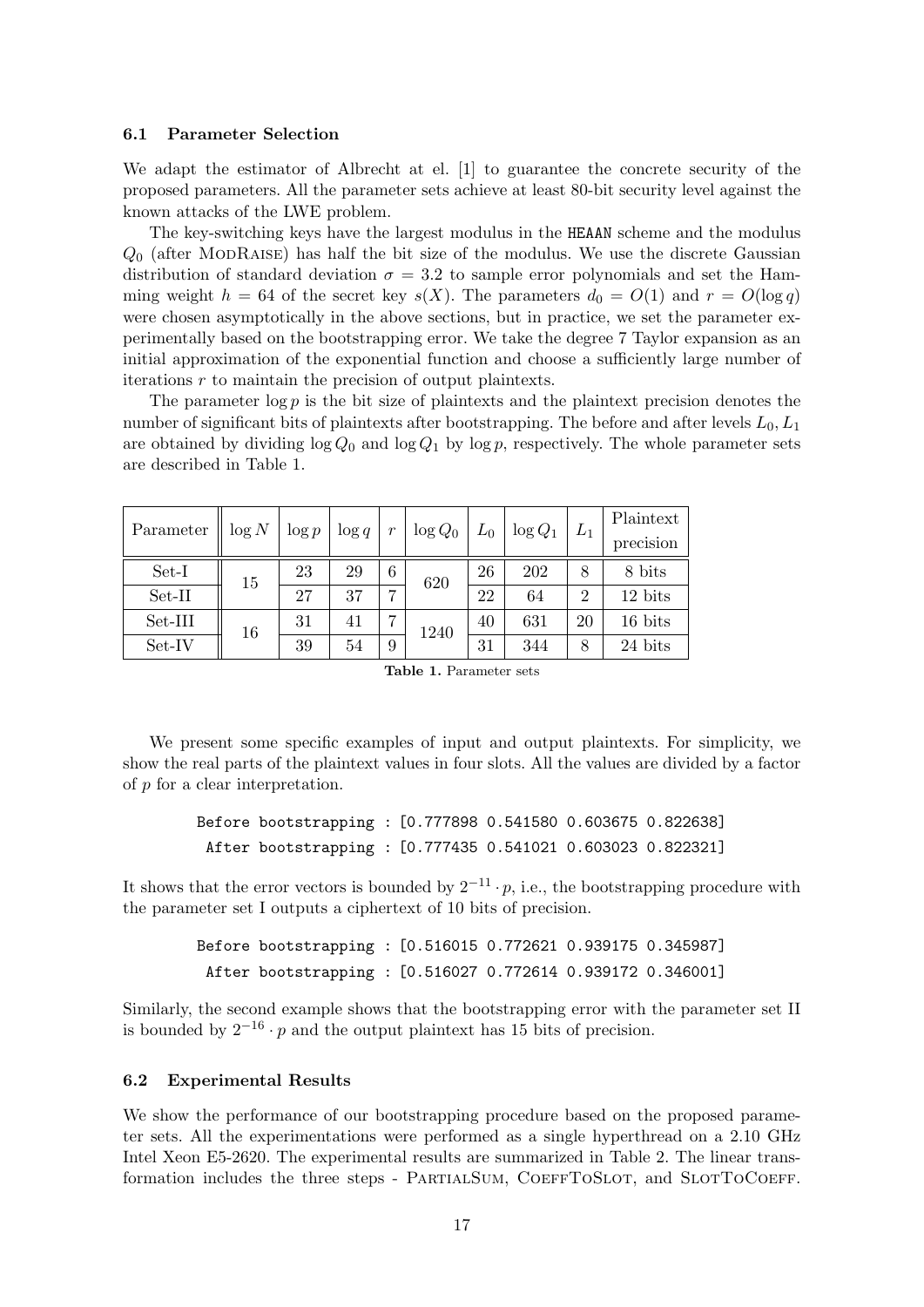| Parameter | Number       | Linear            | <b>EVALEXP</b> | Total             | Amortized        |
|-----------|--------------|-------------------|----------------|-------------------|------------------|
|           | of slots     | trans.            |                | time              | time             |
| $Set-I$   | $\mathbf{1}$ | $12.3$ s          |                | 24.6 s            | 24.6 s           |
|           | 32           | 48.6 s            | $12.3$ s       | 60.9 s            | 1.9 s            |
|           | 64           | $82.8$ s          |                | $95.1$ s          | 1.5 s            |
|           | 128          | $139.2$ s         |                | $151.5$ s         | $1.2~{\rm s}$    |
| Set-II    | $\mathbf{1}$ | $14.1~\mathrm{s}$ |                | 26.6 s            | $26.6$ s         |
|           | 32           | 46.0 s            | $12.5$ s       | $58.5 \mathrm{s}$ | 1.8 s            |
|           | 64           | $77.1$ s          |                | 89.6 s            | $1.4~\mathrm{s}$ |
|           | 128          | $127.3$ s         |                | 139.8 s           | 1.1 s            |
| Set-III   | $\mathbf{1}$ | 64 s              |                | 127 s             | 127 s            |
|           | 32           | 218s              | 63 s           | 281 s             | 8.8 s            |
|           | 64           | 343s              |                | 406 s             | 6.3 s            |
|           | 128          | 528s              |                | 591 s             | 4.6 s            |
| Set-IV    | $\mathbf{1}$ | 58s               |                | 126 s             | 126 s            |
|           | 32           | 200 s             | 68s            | 268 s             | $8.4\text{ s}$   |
|           | 64           | 307 s             |                | 375 s             | 5.9 s            |
|           | 128          | 456 s             |                | 524s              | $4.1~\mathrm{s}$ |

Table 2. Bootstrapping timings with parameter sets I to IV

The amortized time is obtained by dividing the total bootstrapping time by the number of plaintext slots.

The linear transformations take a longer time as the number of plaintext slots grows while the complexity of the EVALEXP step remains stable. Therefore, we can make a tradeoff between the latency time and the amortized time by changing the number of slots. Fig. 3 illustrates the trend of evaluation timings for each of the bootstrapping phases (parameter set I).



Fig. 3. Tendency of real (left) and amortized (right) bootstrapping timings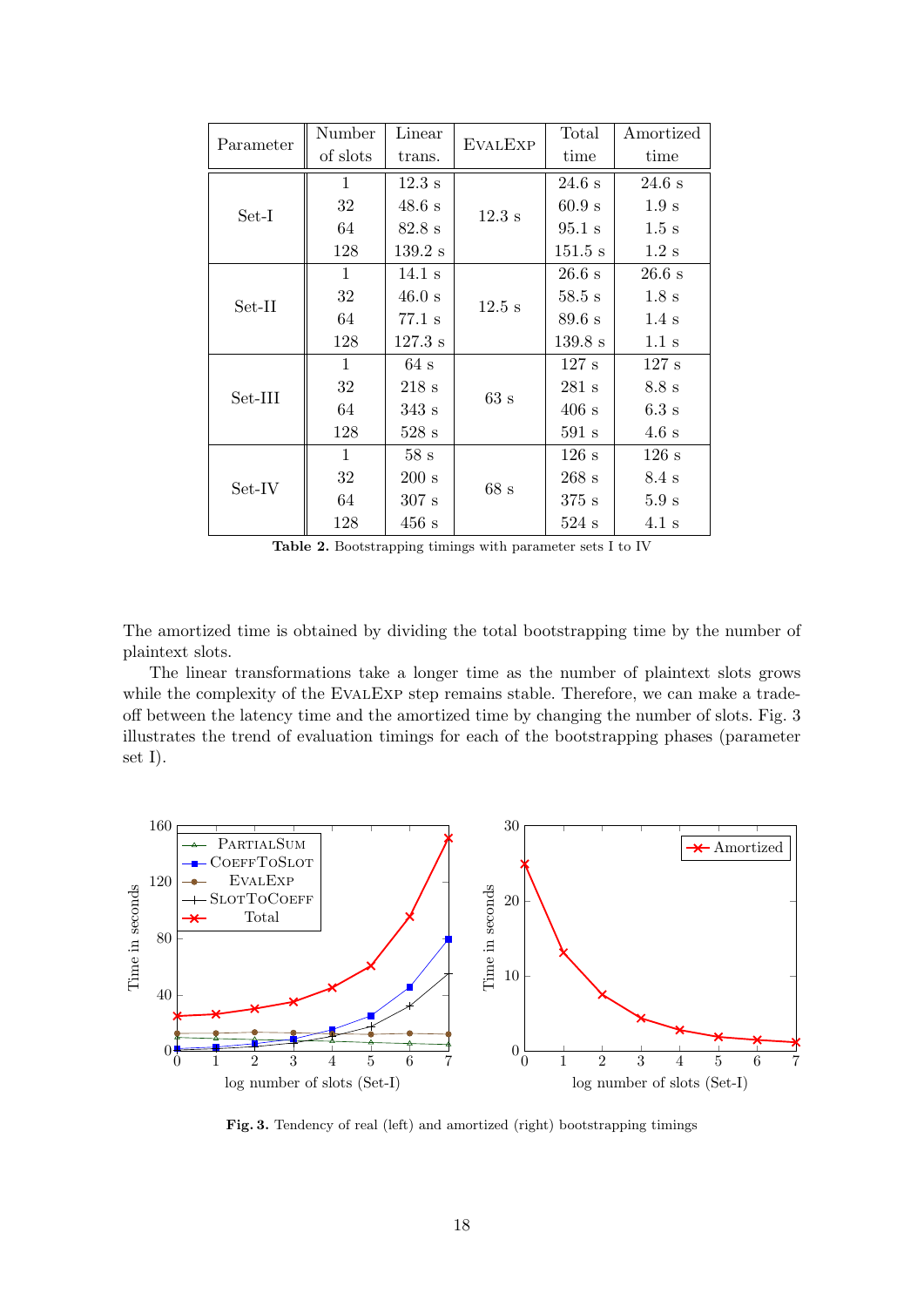## 7 Conclusion

In this paper, we suggested a method to recrypt a ciphertext of the HEAAN scheme. The performance of our bootstrapping procedure was significantly improved by adapting a trigonometric approximation of the modular reduction function. The linear transformation turns out to be the most time-consuming part, but we used almost the same method as in [28, 33]. It would be an interesting open problem to find an efficient algorithm to evaluate the linear transformations approximately.

Acknowledgments. We would like to thank the anonymous EUROCRYPT'18 reviewers for useful comments. This work was partially supported by Institute for Information & communications Technology Promotion (IITP) grant funded by the Korea government (MSIT) (No.B0717-16-0098, Development of homomorphic encryption for DNA analysis and biometry authentication). M. Kim was supported by the National Institute of Health (NIH) under award number U01EB023685.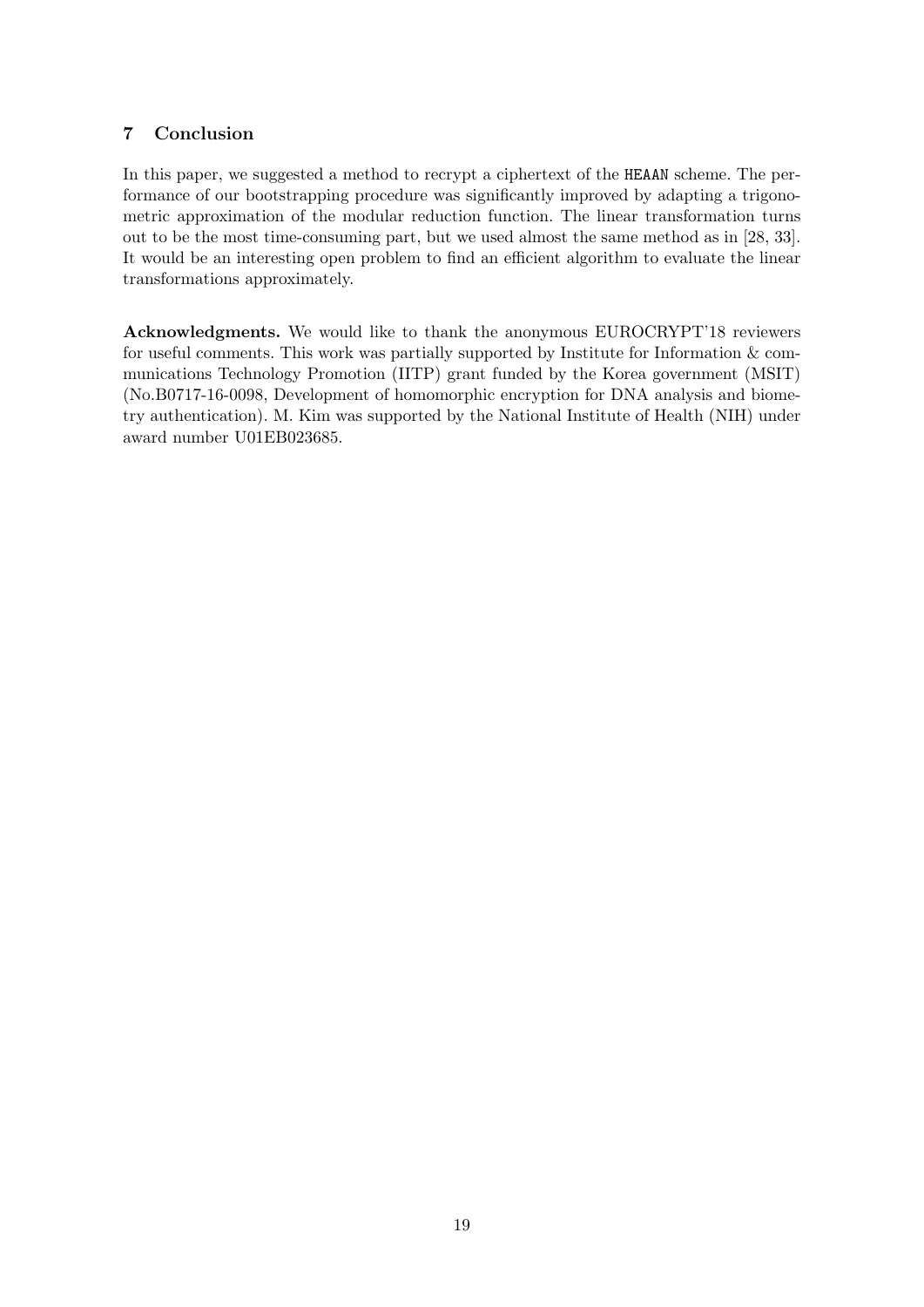#### References

- 1. M. R. Albrecht, R. Player, and S. Scott. On the concrete hardness of learning with errors. Journal of Mathematical Cryptology, 9(3):169–203, 2015.
- 2. J. Alperin-Sheriff and C. Peikert. Faster bootstrapping with polynomial error. In Advances in Cryptology– CRYPTO 2014, pages 297–314. Springer, 2014.
- 3. G. Bonnoron, L. Ducas, and M. Fillinger. Large fhe gates from tensored homomorphic accumulator. Cryptology ePrint Archive, Report 2017/996, 2017. https://eprint.iacr.org/2017/996.
- 4. C. Bonte, C. Bootland, J. W. Bos, W. Castryck, I. Iliashenko, and F. Vercauteren. Faster homomorphic function evaluation using non-integral base encoding. In International Conference on Cryptographic Hardware and Embedded Systems, pages 579–600. Springer, 2017.
- 5. J. W. Bos, K. Lauter, J. Loftus, and M. Naehrig. Improved security for a ring-based fully homomorphic encryption scheme. In Cryptography and Coding, pages 45–64. Springer, 2013.
- 6. Z. Brakerski. Fully homomorphic encryption without modulus switching from classical GapSVP. In Advances in Cryptology–CRYPTO 2012, pages 868–886. Springer, 2012.
- 7. Z. Brakerski, C. Gentry, and V. Vaikuntanathan. (Leveled) fully homomorphic encryption without bootstrapping. In Proc. of ITCS, pages 309–325. ACM, 2012.
- 8. Z. Brakerski and V. Vaikuntanathan. Efficient fully homomorphic encryption from (standard) LWE. In Proceedings of the 2011 IEEE 52nd Annual Symposium on Foundations of Computer Science, FOCS'11, pages 97–106. IEEE Computer Society, 2011.
- 9. Z. Brakerski and V. Vaikuntanathan. Fully homomorphic encryption from Ring-LWE and security for key dependent messages. In Advances in Cryptology–CRYPTO 2011, pages 505–524. Springer, 2011.
- 10. H. Chen, K. Laine, R. Player, and Y. Xia. High-precision arithmetic in homomorphic encryption. Cryptology ePrint Archive, Report 2017/809, 2017. https://eprint.iacr.org/2017/809.
- 11. J. H. Cheon, J.-S. Coron, J. Kim, M. S. Lee, T. Lepoint, M. Tibouchi, and A. Yun. Batch fully homomorphic encryption over the integers. In Advances in Cryptology–EUROCRYPT, volume 7881, pages 315–335. Springer, 2013.
- 12. J. H. Cheon, K. Han, A. Kim, M. Kim, and Y. Song. Implementation of boostrapping for HEAAN, 2017. https://github.com/kimandrik/HEAANBOOT.
- 13. J. H. Cheon, A. Kim, M. Kim, and Y. Song. Implementation of HEAAN, 2016. https://github.com/ kimandrik/HEAAN.
- 14. J. H. Cheon, A. Kim, M. Kim, and Y. Song. Homomorphic encryption for arithmetic of approximate numbers. In Advances in Cryptology–ASIACRYPT 2017: 23rd International Conference on the Theory and Application of Cryptology and Information Security, pages 409–437. Springer, 2017.
- 15. J. H. Cheon, M. Kim, and K. Lauter. Homomorphic computation of edit distance. In International Conference on Financial Cryptography and Data Security, pages 194–212. Springer, 2015.
- 16. J. H. Cheon and D. Stehlé. Fully homomophic encryption over the integers revisited. In Advances in Cryptology–EUROCRYPT 2015, pages 513–536. Springer, 2015.
- 17. I. Chillotti, N. Gama, M. Georgieva, and M. Izabachène. Faster fully homomorphic encryption: Bootstrapping in less than 0.1 seconds. In Advances in Cryptology–ASIACRYPT 2016: 22nd International Conference on the Theory and Application of Cryptology and Information Security, pages 3–33. Springer, 2016.
- 18. I. Chillotti, N. Gama, M. Georgieva, and M. Izabachène. Faster packed homomorphic operations and efficient circuit bootstrapping for tfhe. In Advances in Cryptology–ASIACRYPT 2017: 23rd International Conference on the Theory and Application of Cryptology and Information Security, pages 377–408. Springer, 2017.
- 19. J.-S. Coron, T. Lepoint, and M. Tibouchi. Scale-invariant fully homomorphic encryption over the integers. In Public-Key Cryptography–PKC 2014, pages 311–328. Springer, 2014.
- 20. A. Costache, N. P. Smart, and S. Vivek. Faster homomorphic evaluation of discrete fourier transforms. In International Conference on Financial Cryptography and Data Security, pages 517–529. Springer, 2017.
- 21. A. Costache, N. P. Smart, S. Vivek, and A. Waller. Fixed-point arithmetic in she schemes. In International Conference on Selected Areas in Cryptography, pages 401–422. Springer, 2016.
- 22. M. v. Dijk, C. Gentry, S. Halevi, and V. Vaikuntanathan. Fully homomorphic encryption over the integers. In Advances in Cryptology–EUROCRYPT 2010, pages 24–43. Springer, 2010.
- 23. N. Dowlin, R. Gilad-Bachrach, K. Laine, K. Lauter, M. Naehrig, and J. Wernsing. Manual for using homomorphic encryption for bioinformatics. Proceedings of the IEEE, 105(3):552–567, 2017.
- 24. L. Ducas and D. Micciancio. FHEW: Bootstrapping homomorphic encryption in less than a second. In Advances in Cryptology–EUROCRYPT 2015, pages 617–640. Springer, 2015.
- 25. J. Fan and F. Vercauteren. Somewhat practical fully homomorphic encryption. IACR Cryptology ePrint Archive, 2012:144, 2012.
- 26. C. Gentry et al. Fully homomorphic encryption using ideal lattices. In STOC, volume 9, pages 169–178, 2009.